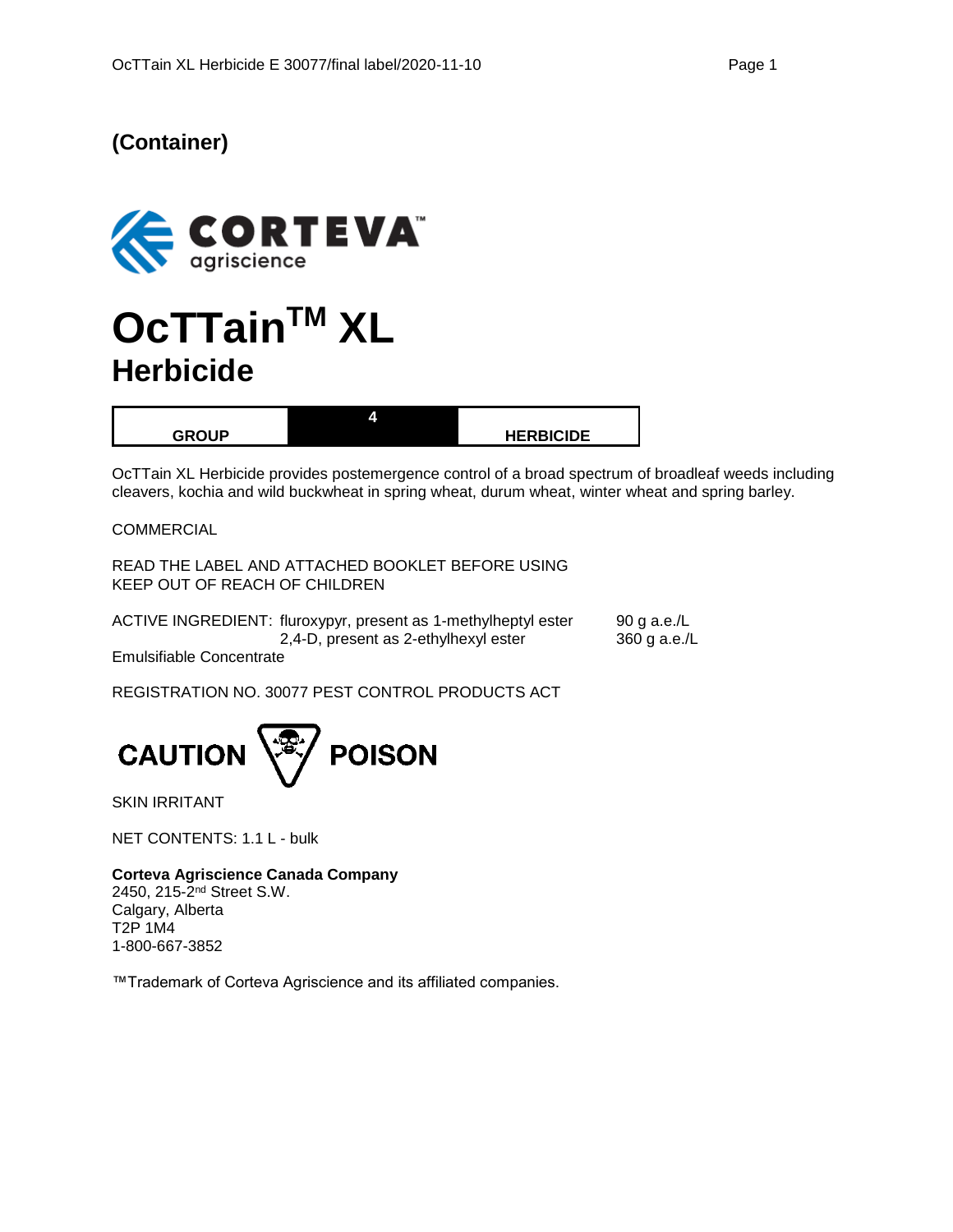## **PRECAUTIONS HARMFUL IF SWALLOWED, INHALED OR ABSORBED THROUGH THE SKIN KEEP OUT OF REACH OF CHILDREN**

May irritate the skin. Avoid contact with skin. Avoid breathing spray mist.

**For agricultural/crop scenarios**: **Do not** enter or allow worker entry into treated areas during the restricted-entry interval (REI) of 12-hours.

**For non-crop areas**: **Do not** enter or allow worker entry into treated areas until sprays have dried.

Do not use in residential areas. Residential areas are defined as any use site where bystanders including children could be exposed during or after application. This includes homes, schools, parks, playgrounds, playing fields, public buildings, or any other area where the general public including children could be exposed.

Apply only when potential for drift to areas of human habitation or activity such as houses, cottages, schools and recreational areas is minimal. Take into consideration wind speed, wind direction, temperature inversion, application equipment and sprayer settings.

## **PROTECTIVE CLOTHING AND EQUIPMENT**

## **Application with Groundboom and Aerial Equipment**

- During mixing, loading, applying, clean-up and repair, wear coveralls over a long-sleeved shirt, long pants, chemical-resistant gloves, socks, and shoes. Rinse gloves before removal.
- Gloves are not required during application when applicator is in an enclosed tractor or enclosed airplane cockpit.
- No human flaggers are permitted.

## **Application Using Handheld Equipment**

- During mixing, loading, applying, clean-up and repair, wear coveralls over a long-sleeved shirt, long pants, chemical-resistant gloves, socks, and shoes.
- For applications using mechanically-pressurized handguns:
	- $\circ$  Mixers/loaders/applicators must also wear a respirator if they will be handling more than 13.9 L of OcTTain XL Herbicide per day.
	- o DO NOT handle more than 22.2 L of OcTTain XL Herbicide per day.

### **Mixing – Transfer System**

• When handling more than 736 L of OcTTain XL Herbicide per day, workers must also use a closed system.

### **OPERATOR USE PRECAUTIONS**

- Wear freshly laundered clothing and clean protective equipment daily.
- Rinse gloves before removal.
- **Wash hands with soap and water before eating, drinking, using tobacco or using the toilet.**
- If herbicide penetrates clothing, remove immediately; then wash thoroughly and put on clean clothing. Throw away clothing and other absorbent materials that have been drenched or heavily contaminated with this product's concentrate.
- **•** After using this product, remove clothing and launder separately, and promptly and thoroughly wash hands and exposed skin with soap and water. Follow manufacturer's instructions for cleaning personal protective clothing and equipment. If no such instructions for washables are provided, use detergent and hot water. Keep and wash personal protective equipment separate from household laundry.
- **After work, remove all clothing and shower immediately using soap and water.**

## **PHYSICAL OR CHEMICAL HAZARDS**

**COMBUSTIBLE.** Do not use or store near heat or open flame.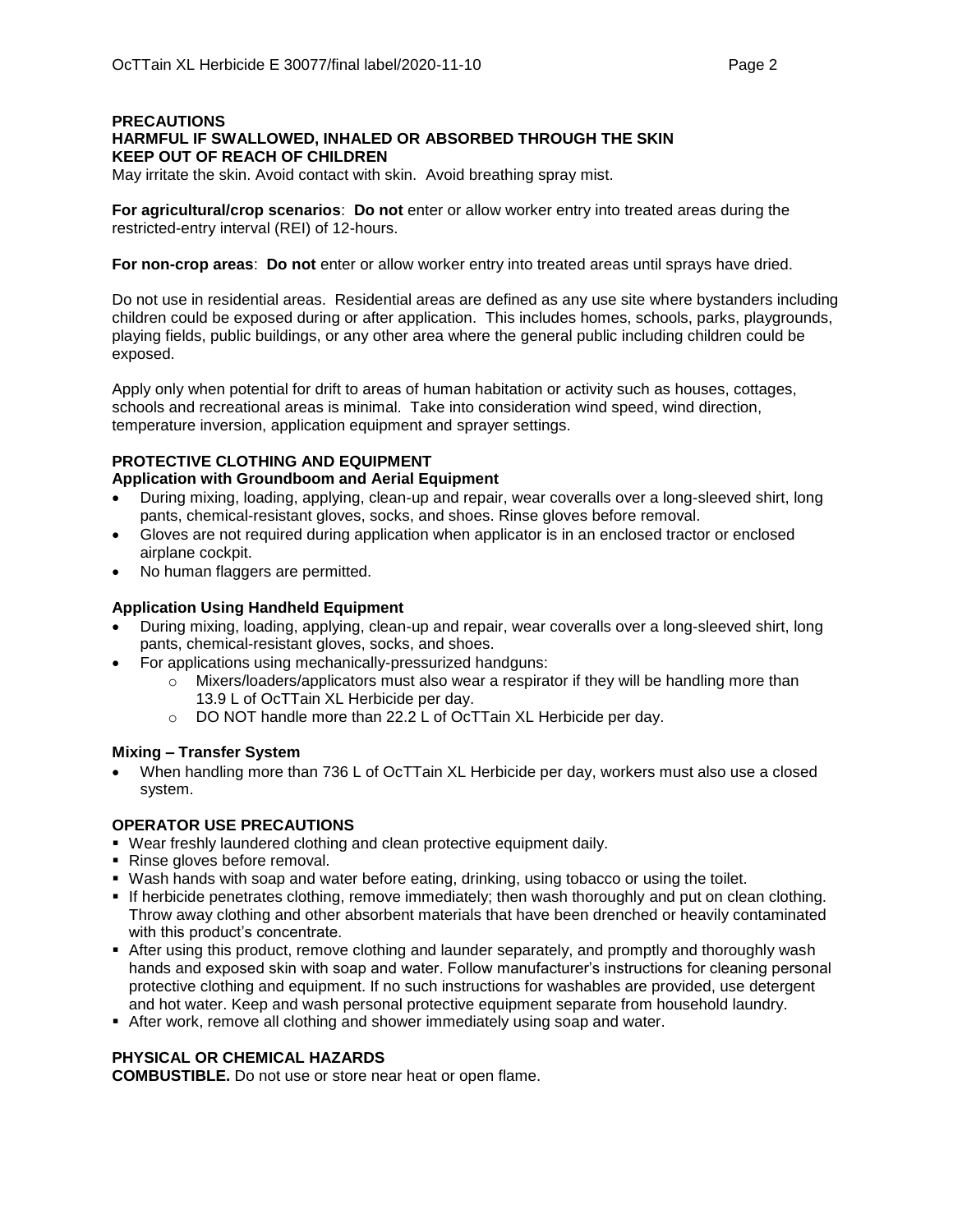#### **FIRST AID**

#### **Take container, label or product name and Pest Control Product Registration Number with you when seeking medical attention.**

**If swallowed:** Call a poison control centre or doctor immediately for treatment advice. Do not induce vomiting unless told to do so by a poison control centre or doctor. Do not give **any** liquid to the person. Do not give anything by mouth to an unconscious person.

**If on skin or clothing:** Take off contaminated clothing. Rinse skin immediately with plenty of water for 15-20 minutes. Call a poison control centre or doctor for treatment advice.

**If inhaled**: Move person to fresh air. If person is not breathing, call 911 or an ambulance, then give artificial respiration, preferably by mouth-to-mouth, if possible. Call a poison control centre or doctor for further treatment advice.

**If in eyes**: Hold eye open and rinse slowly and gently with water for 15-20 minutes. Remove contact lenses, if present, after the first 5 minutes, then continue rinsing eye. Call a poison control centre or doctor for treatment advice.

### **TOXICOLOGICAL INFORMATION**

No specific antidote. Employ supportive care. Treatment should be based on judgement of the physician in response to reactions of the patient. This product may cause mild irritation to the eyes. Overexposure to 2,4-D may cause coughing, burning, dizziness or temporary loss of muscle coordination. Other possible effects of overexposure include fatigue, muscle weakness or nausea. Treat symptomatically. This product contains petroleum distillates. Vomiting may cause aspiration pneumonia.

### **AGRICULTURAL CHEMICAL**

Do not ship or store with food, feeds, drugs or clothing.

### **ENVIRONMENTAL PRECAUTIONS**

TOXIC to non-target terrestrial plants and aquatic organisms. Observe buffer zones specified under DIRECTIONS FOR USE.

To reduce runoff from treated areas into aquatic habitats avoid application to areas with a moderate to steep slope, compacted soil, or clay.

Avoid application when heavy rain is forecast.

Contamination of aquatic areas as a result of runoff may be reduced by including a vegetative strip between the treated area and the edge of the water body.

This product contains an active ingredient and aromatic petroleum distillates which are toxic to aquatic organisms.

### **LEACHING**

The use of this chemical may result in contamination of groundwater particularly in areas where soils are permeable (e.g. sandy soil) and/or the depth to the water table is shallow.

### **STORAGE**

Store in original containers in a secure, dry heated storage. If product is frozen, bring to room temperature and agitate before use. Do not allow contamination of seeds, plants, fertilizers or other pesticides. To prevent contamination, store this product away from food or feed.If containers are damaged or spill occurs, use the product immediately or contain the spill with absorbent materials and dispose of waste.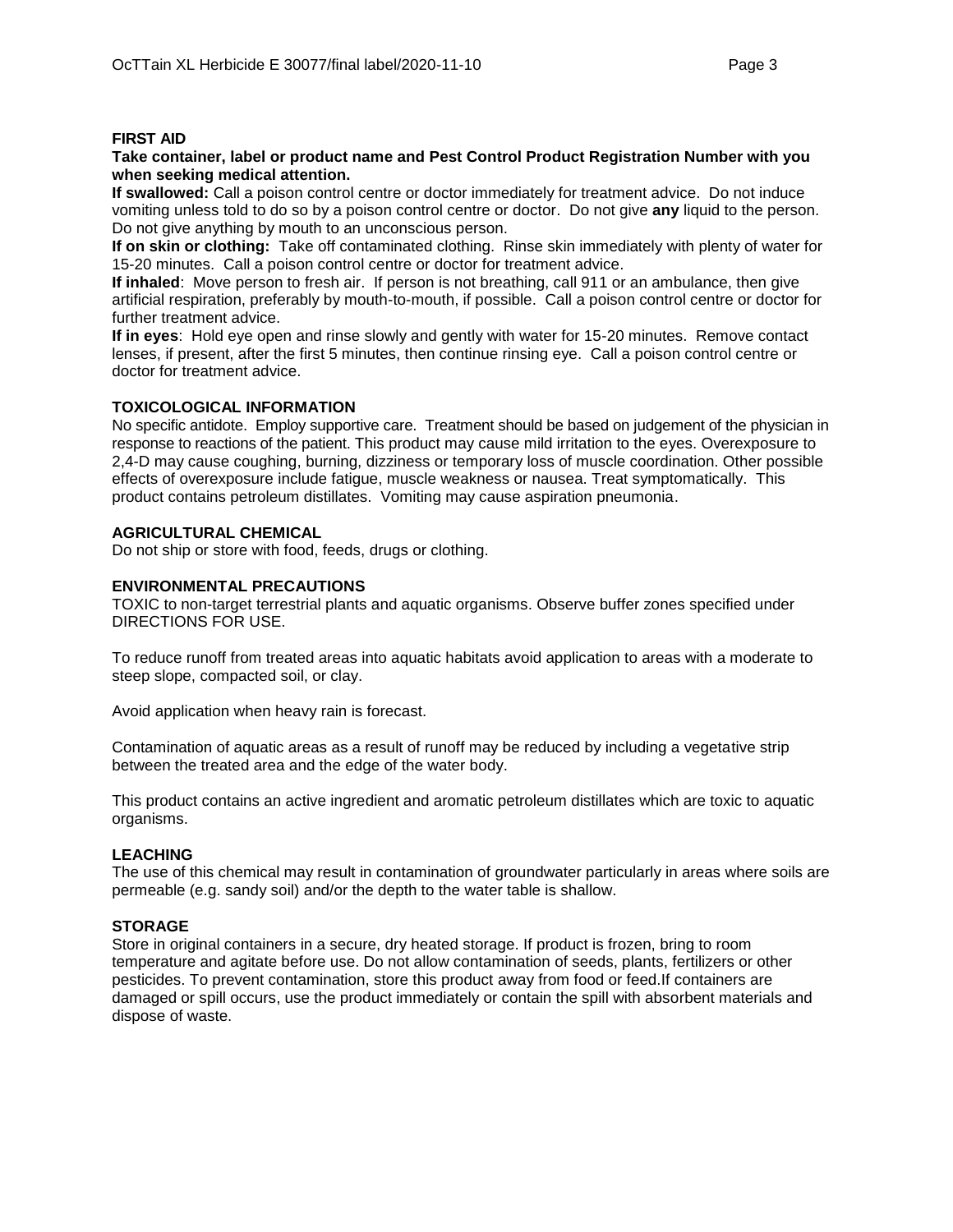#### **DISPOSAL**

#### **Recyclable Containers:**

Do not reuse this container for any purpose. This is a recyclable container, and is to be disposed of at a container collection site. Contact your local distributor/dealer or municipality for the location of the nearest collection site. Before taking the container to the collection site:

- 1. Triple- or pressure-rinse the empty container. Add the rinsings to the spray mixture in the tank.
- 2. Make the empty, rinsed container unsuitable for further use.

If there is no container collection site in your area, dispose of the container in accordance with provincial requirements.

#### **Returnable Containers:**

Do not reuse this container for any purpose. For disposal, this empty container may be returned to the point of purchase (distributor/dealer).

#### **Refillable Containers:**

For disposal, this container may be returned to the point of purchase (distributor/dealer). It must be refilled by the distributor/dealer with the same product. Do not reuse this container for any other purpose.

For information on disposal of unused, unwanted product, contact the manufacturer or the provincial regulatory agency. Contact the manufacturer and the provincial regulatory agency in case of a spill, and for clean-up of spills.

**NOTICE TO USER:** This pest control product is to be used only in accordance with the directions on the label. It is an offence under the *Pest Control Products Act* to use this product in a way that is inconsistent with the directions on the label. The user assumes the risk to persons or property that arises from any such use of this product.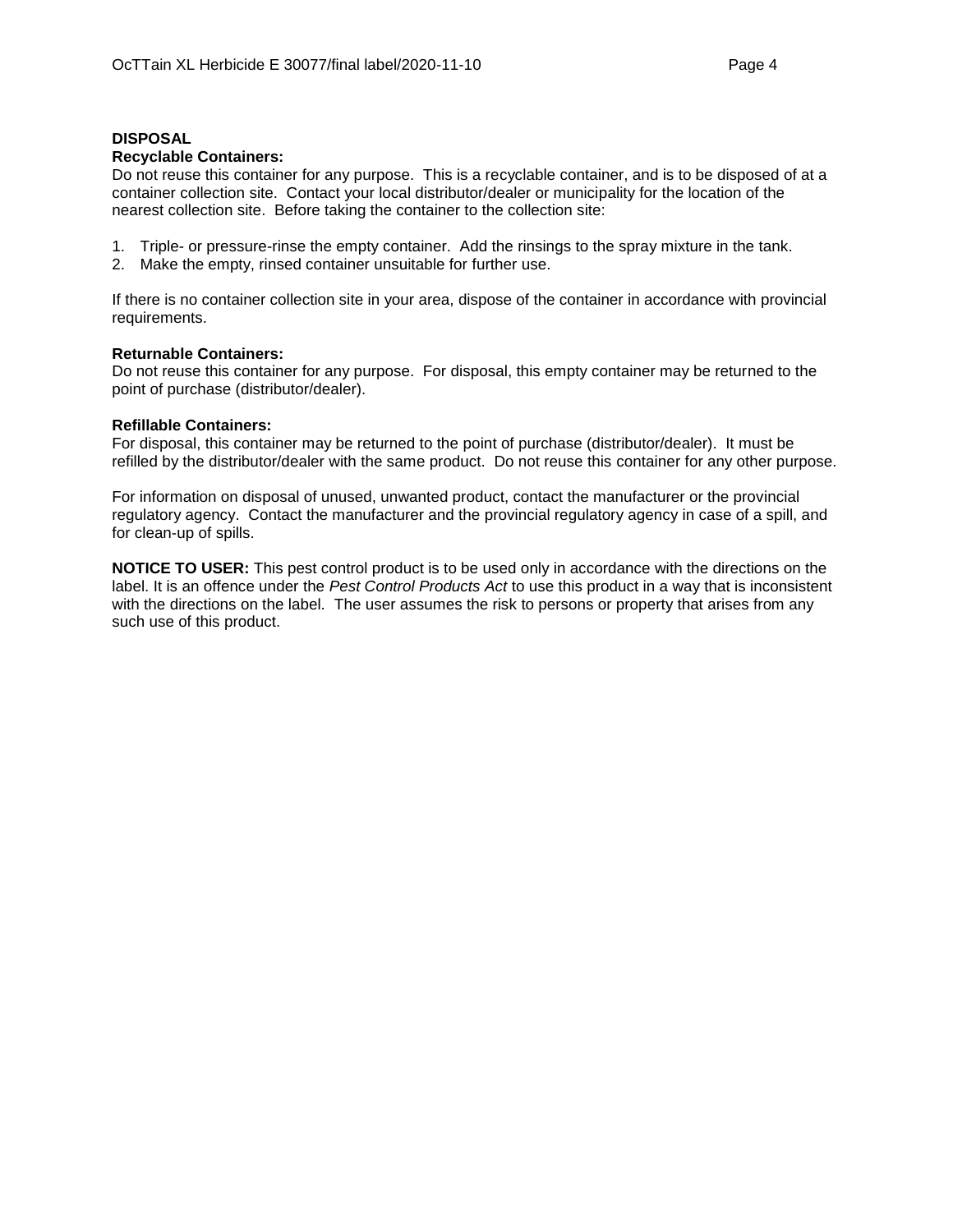## **(Booklet)**



# **OcTTainTM XL Herbicide**

|               | ,,,, |                  |
|---------------|------|------------------|
| <b>CDAIID</b> |      | <b>HERBICIDE</b> |

OcTTain XL Herbicide provides postemergence control of a broad spectrum of broadleaf weeds including cleavers, kochia and wild buckwheat in spring wheat, durum wheat, winter wheat and spring barley.

COMMERCIAL

READ THE LABEL AND ATTACHED BOOKLET BEFORE USING KEEP OUT OF REACH OF CHILDREN

|                          | ACTIVE INGREDIENT: fluroxypyr, present as 1-methylheptyl ester | 90 g a.e./L  |
|--------------------------|----------------------------------------------------------------|--------------|
|                          | 2,4-D, present as 2-ethylhexyl ester                           | 360 g a.e./L |
| Emulaifiable Canaantrata |                                                                |              |

Emulsifiable Concentrate

REGISTRATION NO. 30077 PEST CONTROL PRODUCTS ACT



SKIN IRRITANT

NET CONTENTS: 1.1 L – bulk

**Corteva Agriscience Canada Company** 2450, 215-2<sup>nd</sup> Street S.W. Calgary, Alberta T2P 1M4 1-800-667-3852

™Trademark of Corteva Agriscience and its affiliated companies.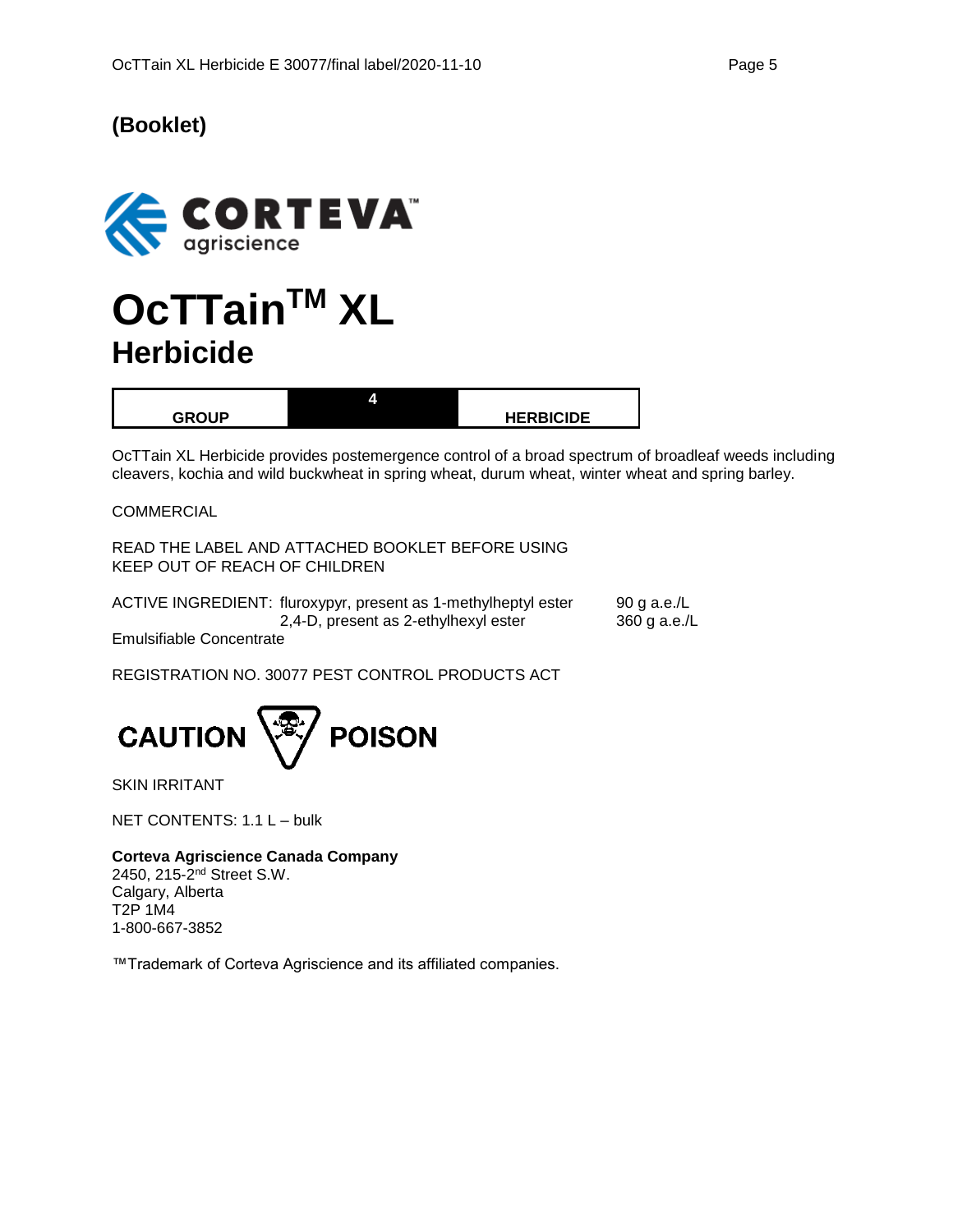## **PRECAUTIONS HARMFUL IF SWALLOWED, INHALED OR ABSORBED THROUGH THE SKIN KEEP OUT OF REACH OF CHILDREN**

May irritate the skin. Avoid contact with skin. Avoid breathing spray mist.

**For agricultural/crop scenarios**: **Do not** enter or allow worker entry into treated areas during the restricted-entry interval (REI) of 12-hours.

**For non-crop areas**: **Do not** enter or allow worker entry into treated areas until sprays have dried.

Do not use in residential areas. Residential areas are defined as any use site where bystanders including children could be exposed during or after application. This includes homes, schools, parks, playgrounds, playing fields, public buildings, or any other area where the general public including children could be exposed.

Apply only when potential for drift to areas of human habitation or activity such as houses, cottages, schools and recreational areas is minimal. Take into consideration wind speed, wind direction, temperature inversion, application equipment and sprayer settings.

## **PROTECTIVE CLOTHING AND EQUIPMENT**

## **Application with Groundboom and Aerial Equipment**

- During mixing, loading, applying, clean-up and repair, wear coveralls over a long-sleeved shirt, long pants, chemical-resistant gloves, socks, and shoes. Rinse gloves before removal.
- Gloves are not required during application when applicator is in an enclosed tractor or enclosed airplane cockpit.
- No human flaggers are permitted.

## **Application Using Handheld Equipment**

- During mixing, loading, applying, clean-up and repair, wear coveralls over a long-sleeved shirt, long pants, chemical-resistant gloves, socks, and shoes.
- For applications using mechanically-pressurized handguns:
	- $\circ$  Mixers/loaders/applicators must also wear a respirator if they will be handling more than 13.9 L of OcTTain XL Herbicide per day.
	- o DO NOT handle more than 22.2 L of OcTTain XL Herbicide per day.

### **Mixing – Transfer System**

• When handling more than 736 L of OcTTain XL Herbicide per day, workers must also use a closed system.

### **OPERATOR USE PRECAUTIONS**

- Wear freshly laundered clothing and clean protective equipment daily.
- Rinse gloves before removal.
- **Wash hands with soap and water before eating, drinking, using tobacco or using the toilet.**
- If herbicide penetrates clothing, remove immediately; then wash thoroughly and put on clean clothing. Throw away clothing and other absorbent materials that have been drenched or heavily contaminated with this product's concentrate.
- **After using this product, remove clothing and launder separately, and promptly and thoroughly wash** hands and exposed skin with soap and water. Follow manufacturer's instructions for cleaning personal protective clothing and equipment. If no such instructions for washables are provided, use detergent and hot water. Keep and wash personal protective equipment separate from household laundry.
- **After work, remove all clothing and shower immediately using soap and water.**

## **PHYSICAL OR CHEMICAL HAZARDS**

**COMBUSTIBLE.** Do not use or store near heat or open flame.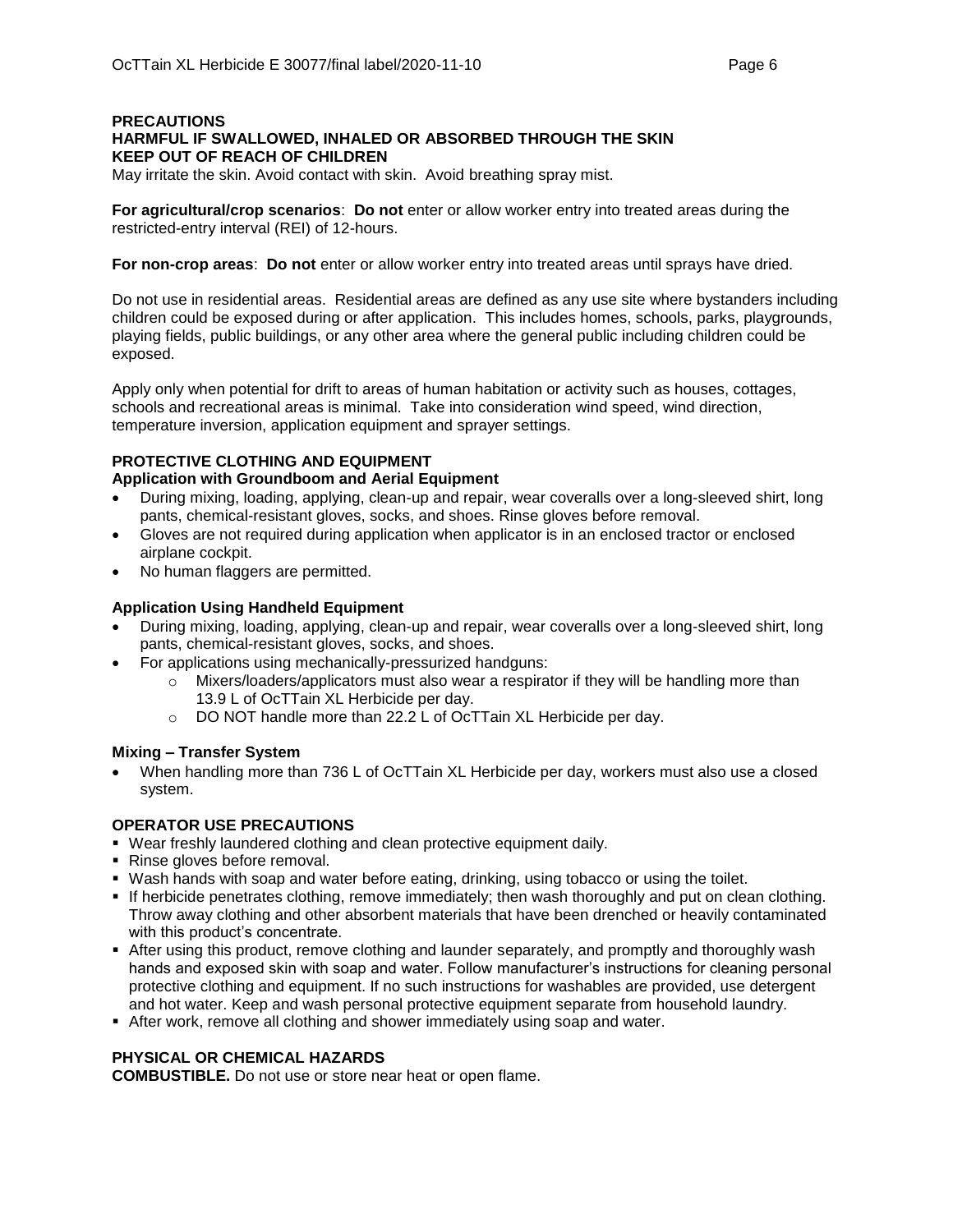### **FIRST AID**

#### **Take container, label or product name and Pest Control Product Registration Number with you when seeking medical attention.**

**If swallowed:** Call a poison control centre or doctor immediately for treatment advice. Do not induce vomiting unless told to do so by a poison control centre or doctor. Do not give **any** liquid to the person. Do not give anything by mouth to an unconscious person.

**If on skin or clothing:** Take off contaminated clothing. Rinse skin immediately with plenty of water for 15-20 minutes. Call a poison control centre or doctor for treatment advice.

**If inhaled**: Move person to fresh air. If person is not breathing, call 911 or an ambulance, then give artificial respiration, preferably by mouth-to-mouth, if possible. Call a poison control centre or doctor for further treatment advice.

**If in eyes**: Hold eye open and rinse slowly and gently with water for 15-20 minutes. Remove contact lenses, if present, after the first 5 minutes, then continue rinsing eye. Call a poison control centre or doctor for treatment advice.

### **TOXICOLOGICAL INFORMATION**

No specific antidote. Employ supportive care. Treatment should be based on judgement of the physician in response to reactions of the patient. This product may cause mild irritation to the eyes. Overexposure to 2,4-D may cause coughing, burning, dizziness or temporary loss of muscle coordination. Other possible effects of overexposure include fatigue, muscle weakness or nausea. Treat symptomatically. This product contains petroleum distillates. Vomiting may cause aspiration pneumonia.

## **AGRICULTURAL CHEMICAL**

Do not ship or store with food, feeds, drugs or clothing.

## **ENVIRONMENTAL PRECAUTIONS**

TOXIC to non-target terrestrial plants and aquatic organisms. Observe buffer zones specified under DIRECTIONS FOR USE.

To reduce runoff from treated areas into aquatic habitats avoid application to areas with a moderate to steep slope, compacted soil, or clay.

Avoid application when heavy rain is forecast.

Contamination of aquatic areas as a result of runoff may be reduced by including a vegetative strip between the treated area and the edge of the water body.

This product contains an active ingredient and aromatic petroleum distillates which are toxic to aquatic organisms.

### **LEACHING**

The use of this chemical may result in contamination of groundwater particularly in areas where soils are permeable (e.g. sandy soil) and/or the depth to the water table is shallow.

## **STORAGE**

Store in original containers in a secure, dry heated storage. If product is frozen, bring to room temperature and agitate before use. Do not allow contamination of seeds, plants, fertilizers or other pesticides. To prevent contamination, store this product away from food or feed. If containers are damaged or spill occurs, use the product immediately or contain the spill with absorbent materials and dispose of waste.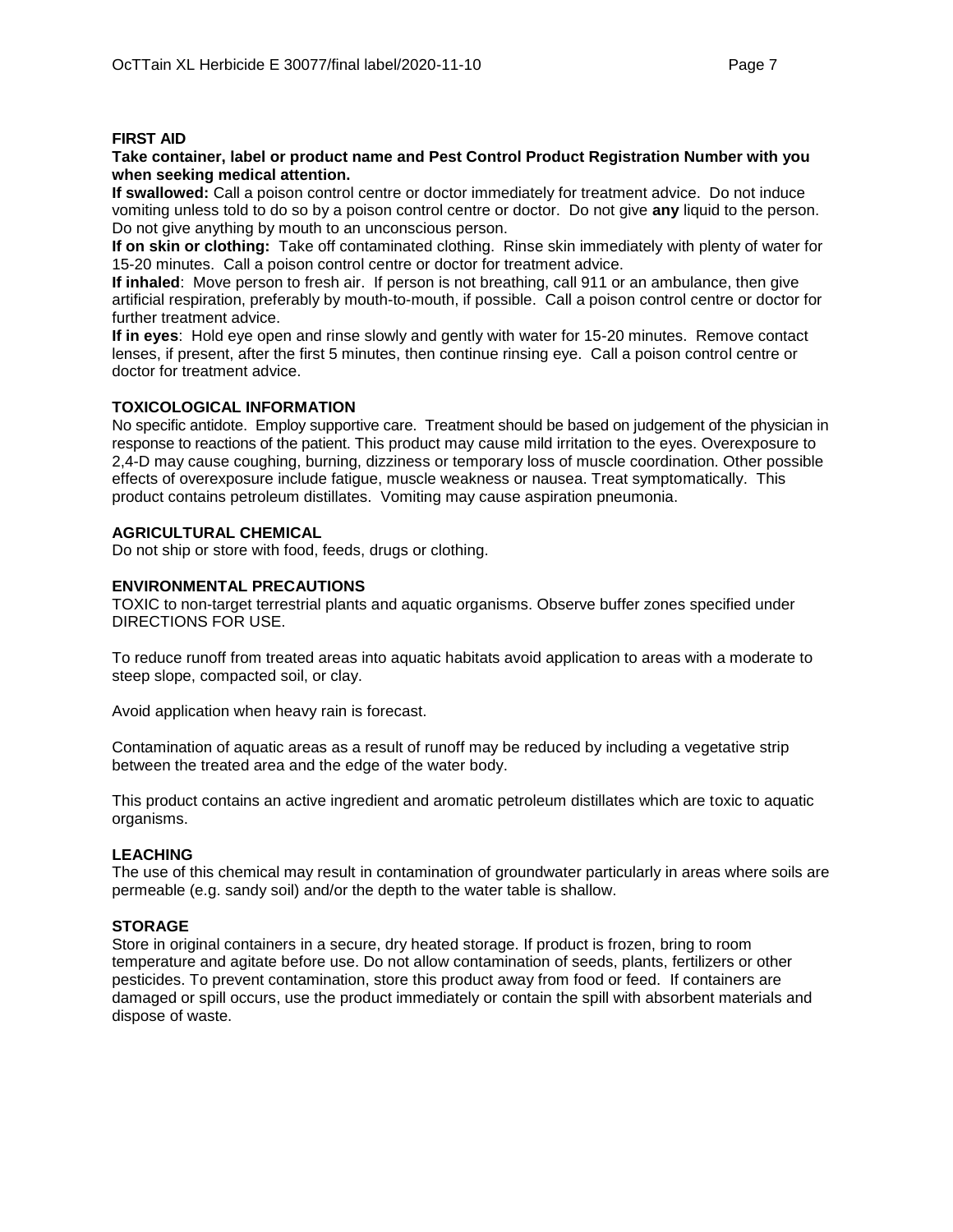## **DISPOSAL**

### **Recyclable Containers:**

Do not reuse this container for any purpose. This is a recyclable container, and is to be disposed of at a container collection site. Contact your local distributor/dealer or municipality for the location of the nearest collection site. Before taking the container to the collection site:

- 1. Triple- or pressure-rinse the empty container. Add the rinsings to the spray mixture in the tank.
- 2. Make the empty, rinsed container unsuitable for further use.

If there is no container collection site in your area, dispose of the container in accordance with provincial requirements.

### **Returnable Containers:**

Do not reuse this container for any purpose. For disposal, this empty container may be returned to the point of purchase (distributor/dealer).

## **Refillable Containers:**

For disposal, this container may be returned to the point of purchase (distributor/dealer). It must be refilled by the distributor/dealer with the same product. Do not reuse this container for any other purpose.

For information on disposal of unused, unwanted product, contact the manufacturer or the provincial regulatory agency. Contact the manufacturer and the provincial regulatory agency in case of a spill, and for clean-up of spills.

## **GENERAL INFORMATION**

OcTTain XL Herbicide is a selective postemergence herbicide for the control of broadleaf weeds in spring wheat, durum wheat, winter wheat and spring barley (not underseeded to legumes). OcTTain XL Herbicide provides control of hard-to-kill annual broadleaf weeds such as cleavers, wild buckwheat and kochia (including populations resistant to Group 2 herbicides). The components of OcTTain XL Herbicide move within the plant to control exposed and underground plant tissues. It mimics naturally occurring plant hormones which control weeds by disrupting normal plant growth patterns. Symptoms of effect include epinasty (twisting of the stems) and swollen nodes.

## **GENERAL USE PRECAUTIONS**

READ THE ENTIRE LABEL BEFORE USE. FAILURE TO FOLLOW LABEL INSTRUCTIONS MAY RESULT IN ERRATIC WEED CONTROL OR CROP DAMAGE. DO NOT APPLY TO CROPS UNDERSEEDED WITH LEGUMES.

### **To minimize spray drift to non-target areas**

- 1. Minimize drift by using sufficient spray volume to ensure coverage with ASAE coarse droplet size spray.
- 2. Keep ground-driven spray booms as low as possible and not exceeding 60 cm above the target surface.
- 3. Spray when wind is less than 8 km/hr.
- 4. Do not spray in dead calm near sensitive plants. The "cloud" of suspended droplets may drift onto sensitive plants when the wind comes up. Spray only when wind is blowing away from a sensitive crop, shelterbelt or garden.
- **Extreme growing conditions such as drought or near freezing temperatures prior to, at and following** time of application may reduce weed control and increase the risk of crop injury at all stages of growth.
- Wet foliage at the time of application may result in reduced weed control.
- Over-application may result in crop injury.
- Make only 1 application per year.
- Do not apply through any type of irrigation system.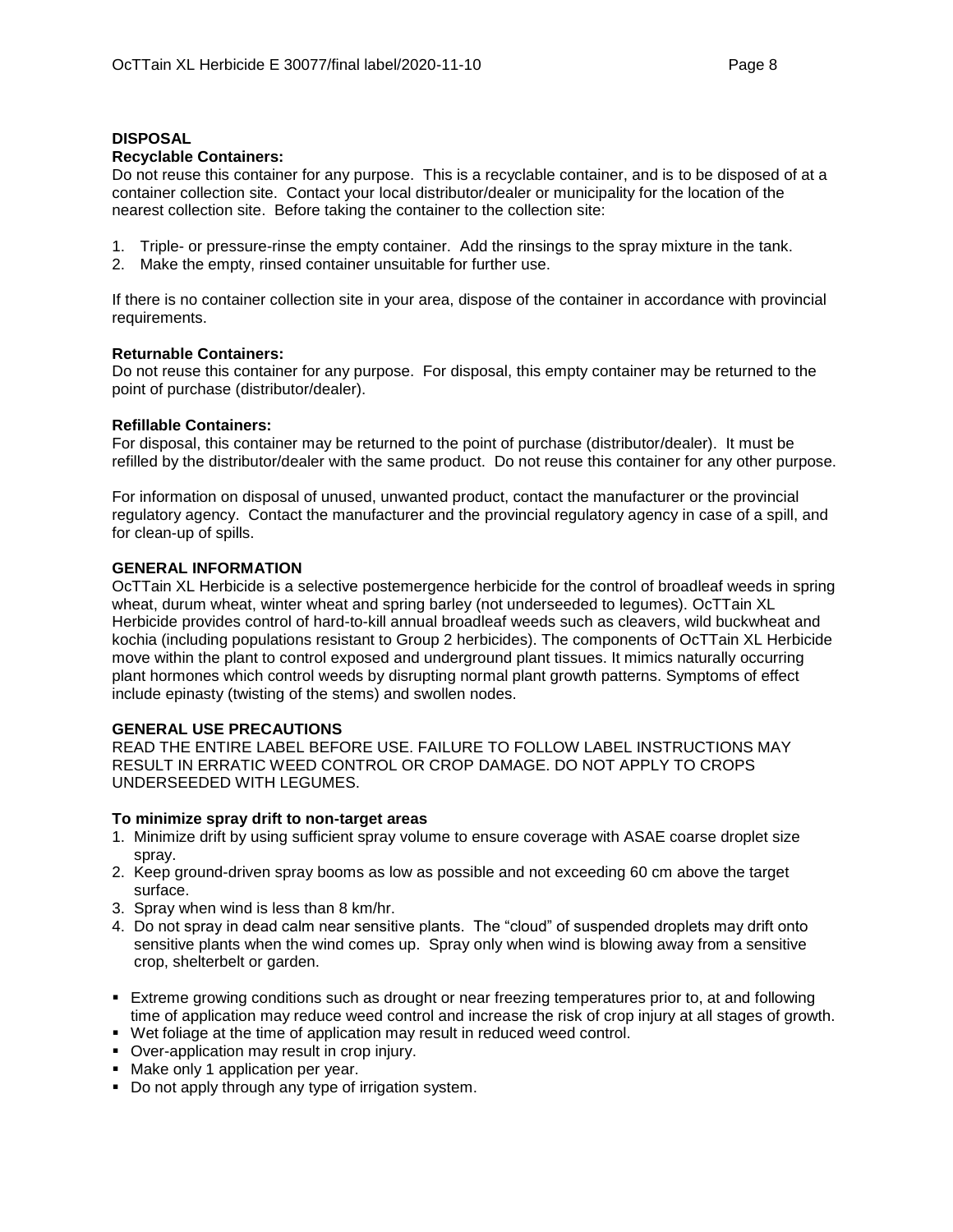## **Sprayer clean-out**

To avoid injury to desirable plants, thoroughly clean equipment used to apply this product before re-use or using it to apply other chemicals.

- 1. Immediately after spraying, completely drain the sprayer tank. Any contamination on the outside of the spraying equipment should be removed by washing with clean water.
- 2. First rinse:
	- Spray the inside of tank with clean water and fill the sprayer with at least one tenth of the spray tank volume.
	- Agitate and circulate for 15 minutes, and flush through booms and hoses.
	- Remove end caps or open ball valves on the ends of each boom section, and flush solution through the boom ends to ensure there is no spray solution trapped between the boom end and the nozzles.
	- Drain tank completely.
- 3. Second rinse:
	- Fill the tank with clean water.
	- Add All Clear Spray Tank Decontaminator as per manufacturer's recommendations while filling the tank with clean water.
	- Agitate and then flush the boom and hoses with the cleaning solution. Top up with water making sure the tank is completely full. Allow to stand for 15 minutes with agitation. Flush the solution out of the spray tank through the spray booms. Remove end caps or open ball valves on the ends of each boom section, and flush solution through the boom ends to ensure there is no spray solution trapped between the boom end and the nozzles.
	- If possible, let the solution stand in the sprayer tank and booms for an extended period of time, overnight if possible.
	- After flushing the boom and hoses, drain tank completely.
	- Remove nozzles and screens and clean separately with a cleaning agent or an ammonia solution (100 mL in 10 L water).
- 4. Third rinse:
	- Rinse the tank with clean water and flush through the boom and hoses using at least one tenth of the spray tank volume.
	- Remove end caps or open ball valves on the ends of each boom section, and flush solution through the boom ends to ensure there is no spray solution trapped between the boom end and the nozzles.
	- Drain tank completely.

## **SENSITIVE PLANTS**

Do not apply OcTTain XL Herbicide directly to, or otherwise permit it to come in direct contact with susceptible crops or desirable plants including alfalfa, edible beans, canola, flowers and ornamentals, lentil, lettuce, peas, potatoes, radishes, soybeans, sugar beets, sunflowers, tomatoes or tobacco.

## **CROP ROTATIONS**

Fields previously treated with OcTTain XL Herbicide can be seeded the following year to alfalfa, barley, canola, corn, dry beans, fababeans, flax, forage grasses, lentils, mustard, oats, peas, potatoes, rye, soybeans, sugar beets, sunflowers and wheat or fields can be summerfallowed.

## **PRE-HARVEST/GRAZING INTERVALS**

- Do not permit lactating dairy animals to graze fields within 7 days after application.
- Do not harvest forage or cut hay within 30 days after application.
- Withdraw meat animals from treated fields at least 3 days before slaughter.
- Do not harvest the treated mature crop within 60 days after application.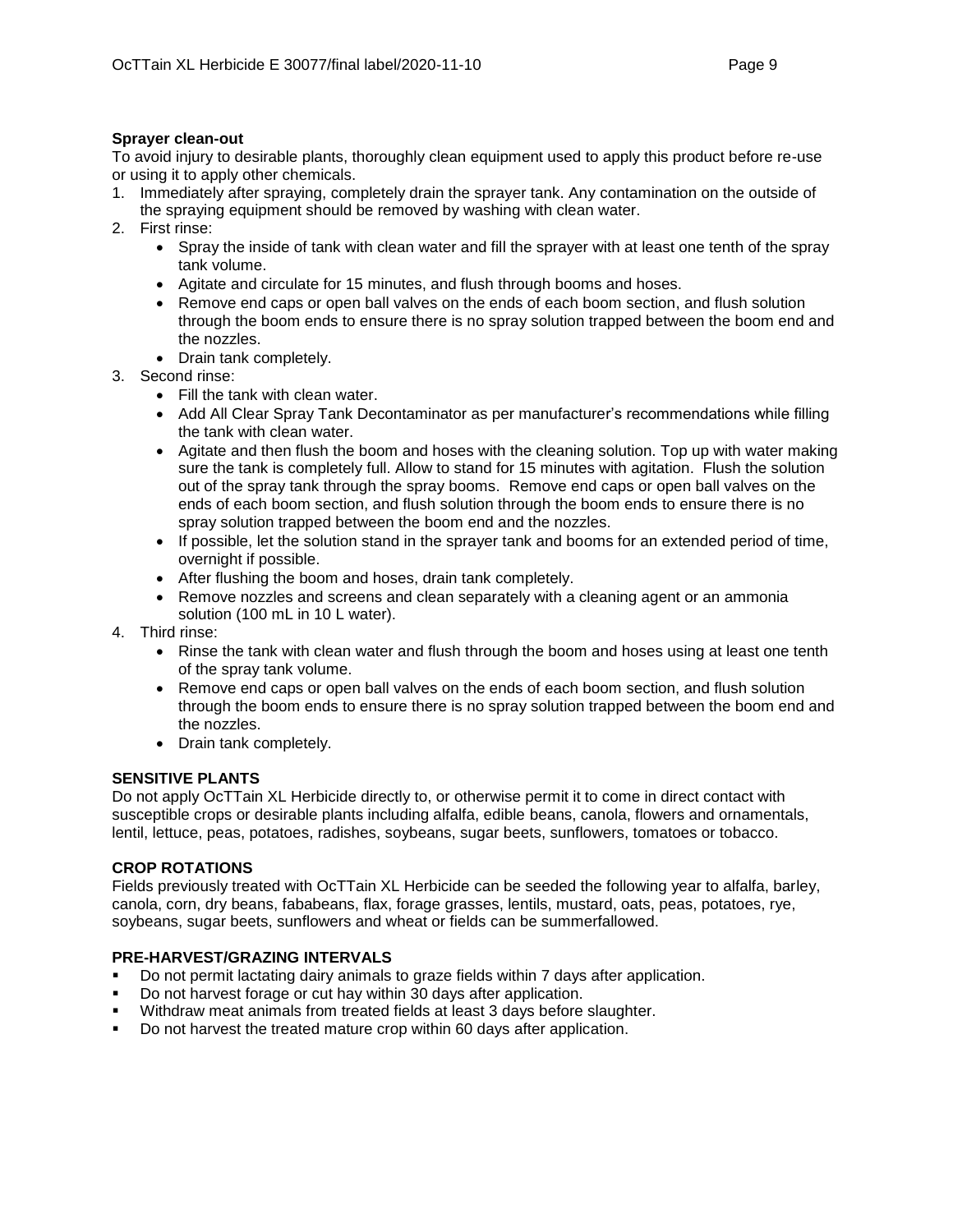### **Tank Mixtures**

In some cases, tank mixing a pest control product with another pest control product or a fertilizer can result in biological effects that could include, but are not limited to: reduced pest efficacy or increased host crop injury. The user should contact Corteva Agriscience Canada Companyat 1-800-667-3852 or [www.corteva.ca](http://www.corteva.ca/) for information before mixing any pesticide or fertilizer that is not specifically recommended on this label. The user assumes the risk of losses that result from the use of tank mixes that do not appear on this label or that are not specifically recommended by Corteva Agriscience Canada Company.

## **DIRECTIONS FOR USE**

As this product is not registered for the control of pests in aquatic systems, **DO NOT** use to control aquatic pests.

**DO NOT** contaminate irrigation or drinking water supplies or aquatic habitats by cleaning of equipment or disposal of wastes.

## **Field sprayer application**

**DO NOT** apply during periods of dead calm. Avoid application of this product when winds are gusty. **DO NOT** apply with spray droplets smaller than the American Society of Agricultural Engineers (ASAE S572.1) medium classification. Boom height must be 60 cm or less above the crop or ground.

## **Aerial application**

**DO NOT** apply during periods of dead calm. Avoid application of this product when winds are gusty**. DO NOT** apply when wind speed is greater than 16 kh/h at flying height at the site of application. **DO NOT** apply with spray droplets smaller than the American Society of Agricultural Engineers (ASAE S572.1) medium classification. To reduce drift caused by turbulent wingtip vortices, the nozzle distribution along the spray boom length MUST NOT exceed 65% of the wing or rotorspan.

## **OcTTain XL HERBICIDE ALONE**

Apply OcTTain XL Herbicide in a uniform spray with ground or aerial application equipment (see Application Directions sections) containing 1.1 L/ha of OcTTain XL Herbicide.

### **Timing of Application**

Apply postemergence when weeds are in the seedling stage (2-4 leaf, unless otherwise noted), and actively growing, and when spring wheat, durum wheat and spring barley are in the 4-leaf to flag-leaf stage. Apply to winter wheat in the spring from the 3 tiller stage to just before the flag leaf stage. Application before the 4-leaf stage of wheat and barley may cause severe twisting of leaves and leaf, stem and head deformities which may reduce yield up to 10%. Do not apply later than the flag-leaf stage. Maximum 1 application per year.

### **Crops Registered**

spring wheat durum wheat winter wheat spring barley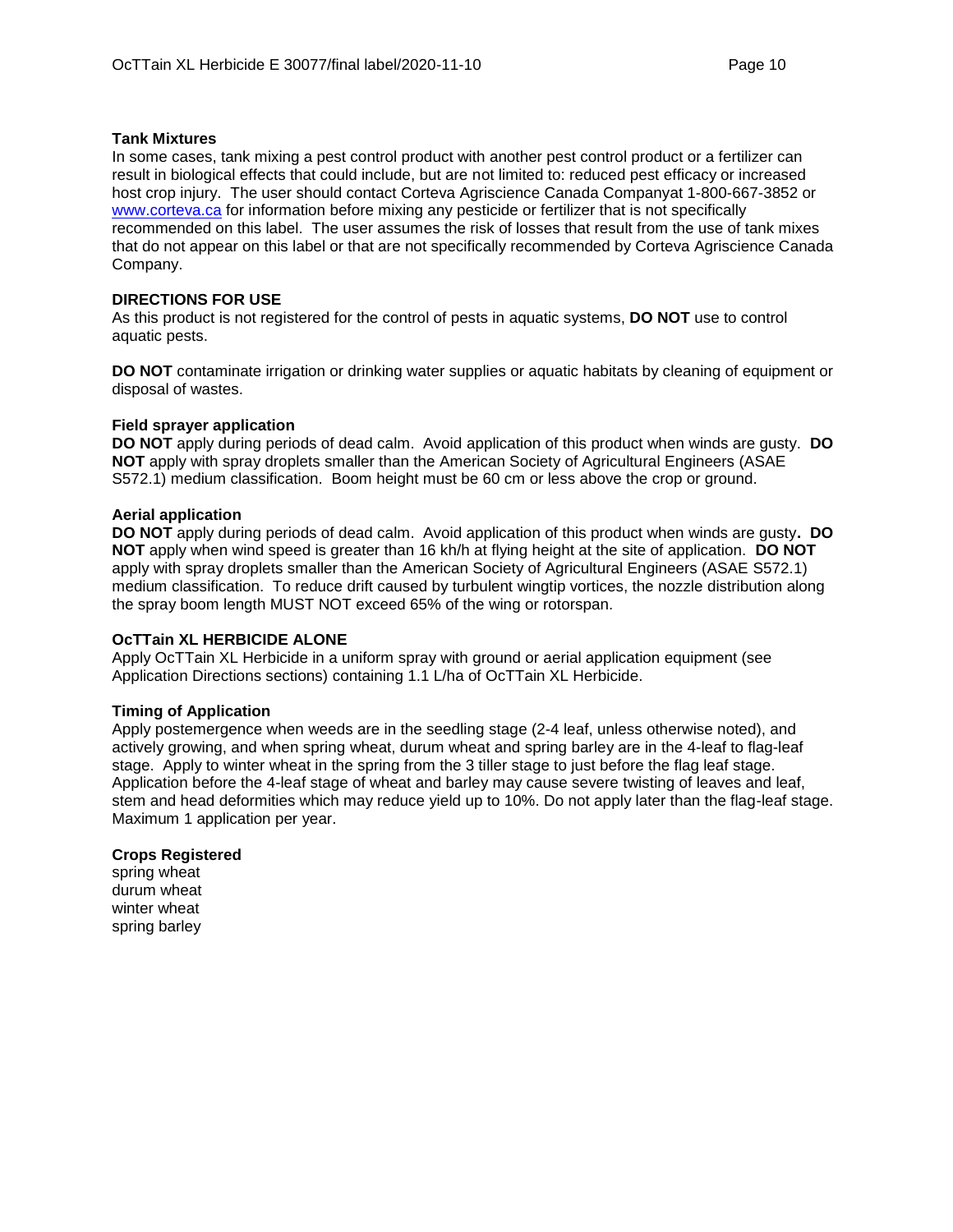| <b>Weeds Controlled</b>                                                                                                                                       |                                                                                                                                                                                                     |                                                                                                                                                                                                   |
|---------------------------------------------------------------------------------------------------------------------------------------------------------------|-----------------------------------------------------------------------------------------------------------------------------------------------------------------------------------------------------|---------------------------------------------------------------------------------------------------------------------------------------------------------------------------------------------------|
| bluebur<br>burdock<br>canola (volunteer)<br>cleavers (1-8 whorls)<br>clovers (sweet)<br>cocklebur<br>flixweed<br>field horsetail <sup>*</sup><br>qoat's-beard | hemp-nettle (2-6 leaf stage)<br>hoary cress <sup>+</sup><br>kochia <sup>**</sup><br>lamb's-quarters<br>mustards (except green tansy,<br>dog & grey tansy)<br>plantain<br>prickly lettuce<br>ragweed | round-leaved mallow (1-6 leaf)<br>shepherd's-purse<br>stork's-bill (1-8 leaf)<br>stinkweed<br>sunflower (annual)<br>vetch<br>wild buckwheat (1-6 leaf)<br>wild radish<br>volunteer flax (1-12 cm) |
| <b>Weeds Suppressed</b><br>common chickweed**                                                                                                                 | redroot pigweed                                                                                                                                                                                     | sow-thistle (perennial) *                                                                                                                                                                         |
|                                                                                                                                                               |                                                                                                                                                                                                     |                                                                                                                                                                                                   |

Top growth control only.

(up to 8 cm)

\*\* Including biotypes resistant to Group 2 herbicides that inhibit the ALS enzyme.

**NOTE:** OcTTain XL Herbicide activity is influenced by weather conditions. Optimum activity requires active crop and weed growth. The temperature range for optimum activity is  $12^{\circ}$ C to 24 $^{\circ}$ C. Reduced activity will occur when temperatures are below  $8^{\circ}$ C or above 27 $^{\circ}$ C. Frost before application (3 days) or shortly after (3 days) may reduce weed control and crop tolerance. Weed control may be reduced during stress conditions, e.g. drought, heat or cold stress, or if weeds have initiated flowering, or if heavy infestations exist.

## **APPLICATION DIRECTIONS (GROUND AND AERIAL APPLICATIONS)**

### **(1) Ground Application**

Using ground equipment, apply OcTTain XL Herbicide alone or with tank mix partners as a broadcast treatment. Apply OcTTain XL Herbicide alone at the recommended rates in a spray volume of 30-100 L water/ha. When tank mixing refer to the label of the tank mix partner label for additional instructions, water volumes, precautions and weeds controlled.

### **(2) Aerial Application**

### **Do not use human flaggers.**

Use OcTTain XL Herbicide alone or tank mixed with a product registered for aerial application as a broadcast treatment. Apply OcTTain XL Herbicide alone at the recommended rates in a spray volume of 50-100 L water/ha. Apply in a spray volume of 30-50 L water/ha. Refer to the tank mix partner label for additional instructions, precautions and weeds controlled.

Apply only by fixed-wing or rotary aircraft equipment which has been functionally and operationally calibrated for the atmospheric conditions of the area and the application rates and conditions of this label.

Label rates, conditions and precautions are product specific. Read and understand the entire label before opening this product. Apply only at the rate recommended for aerial application on this label. Where no rate for aerial application appears for the specific use, this product cannot be applied by any type of aerial equipment.

Ensure uniform application. To avoid streaked, uneven or overlapped application, use appropriate swath marking devices.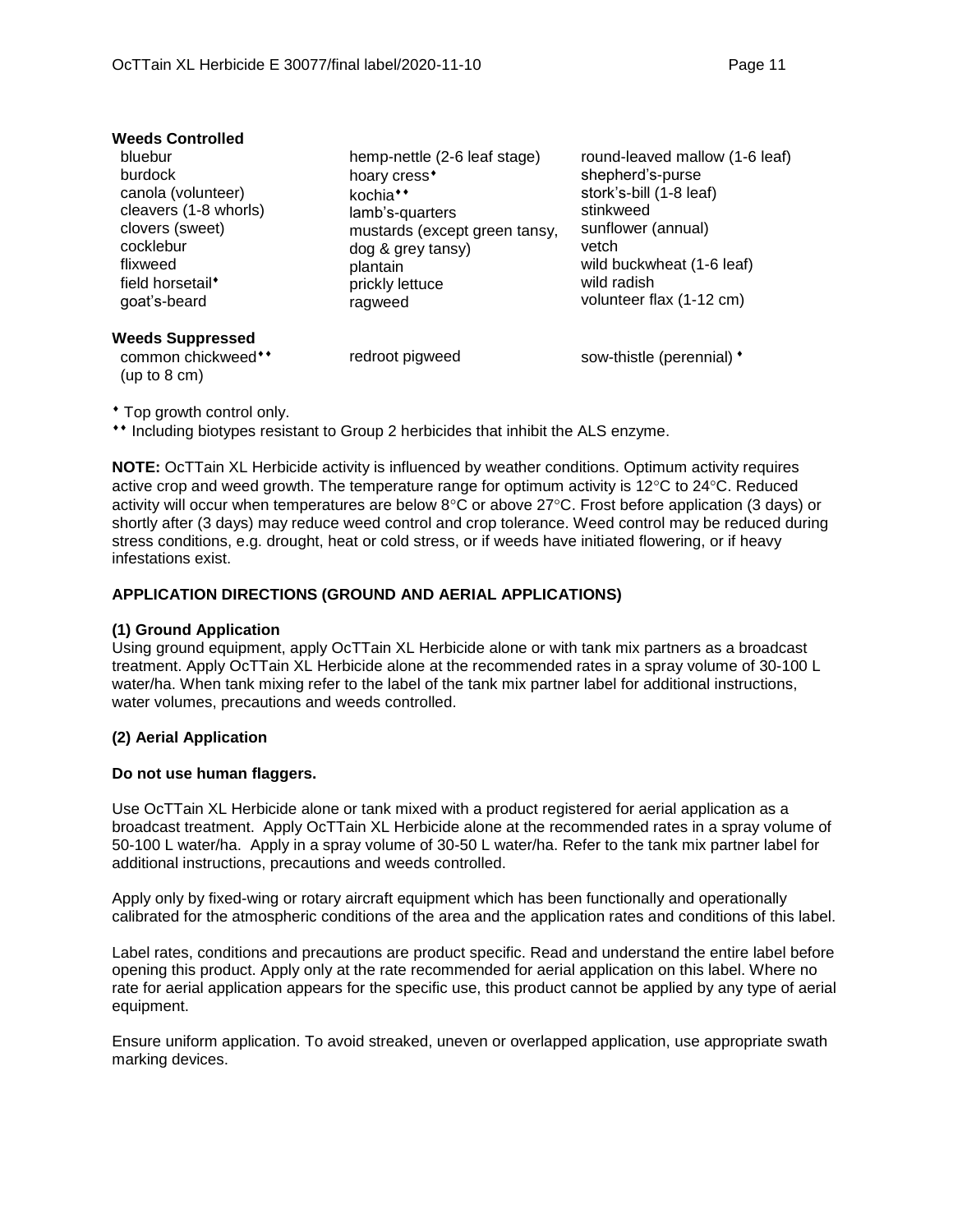### **Use Precautions**

Apply only when meteorological conditions at the treatment site allow for complete and even coverage. Apply only under conditions of good practice specific to aerial application as outlined in the National Aerial Pesticide Application Manual, developed by the Federal/Provincial/Territorial Committee on Pest Management and Pesticides.

## **Operator Precautions**

Do not allow the pilot to mix chemicals to be loaded onto the aircraft. Loading of premixed chemicals with a closed system is permitted.

It is desirable that the pilot have communication capabilities at each treatment site at the time of application.

The field crew and the mixer/loaders must wear chemical resistant gloves, coveralls and goggles or face shield during mixing/loading, cleanup and repair. Follow the more stringent label precautions in cases where the operator precautions exceed the generic label recommendations on the existing ground boom label.

All personnel on the job site must wash hands and face thoroughly before eating and drinking. Protective clothing should be laundered regularly.

## **Product Specific Precautions**

Read and understand the entire label before opening this product. If you have questions, call the manufacturer at 1-800-667-3852 or obtain technical advice from the distributor or your provincial agricultural representative. Application of this specific product must meet and/or conform to the following:

- The interaction of many equipment-and-weather-related factors determine the potential for spray drift. Users are responsible for considering all these factors when making decisions.
- The following drift management requirement must be followed to avoid off-target drift movement from aerial applications: Nozzles must always point backward parallel with the air stream and never be pointed downwards more than 45 degrees.

## **TANK-MIX OF OcTTain XL HERBICIDE WITH 2,4-D ESTER HERBICIDE**

To control or suppress the following additional weeds apply a uniform spray containing 1.1 L/ha of OcTTain XL Herbicide and 140 g a.e./ha of 2,4-D ester herbicide (equivalent to 0.2 L/ha of 2,4-D LV 700) in a total spray volume of 50-100 L water/ha for ground application and in a total spray volume of 30-50 L water/ha for aerial application.

### **Additional Weeds Controlled**

| blue lettuce <sup>*</sup> |  |  |  |  |
|---------------------------|--|--|--|--|
| dandelion**               |  |  |  |  |
| docks                     |  |  |  |  |
| dog mustard               |  |  |  |  |
| field bindweed*           |  |  |  |  |
| field peppergrass         |  |  |  |  |

gumweed hairy galinsoga hedge bindweed lady's-thumb leafy spurge oak-leaved goosefoot

redroot pigweed Russian thistle smartweed tansy mustard tartary buckwheat wild buckwheat (1-8 leaf)

## **Additional Weeds Suppressed**

common chickweed (up to 8 cm) Canada thistle<sup>\*</sup>

sow-thistle (perennial)  $*$ sow-thistle (annual)

- Top growth control only.
- \*\* Spring rosettes.
- \*\*\* Including biotypes resistant to Group 2 herbicides that inhibit the ALS enzyme.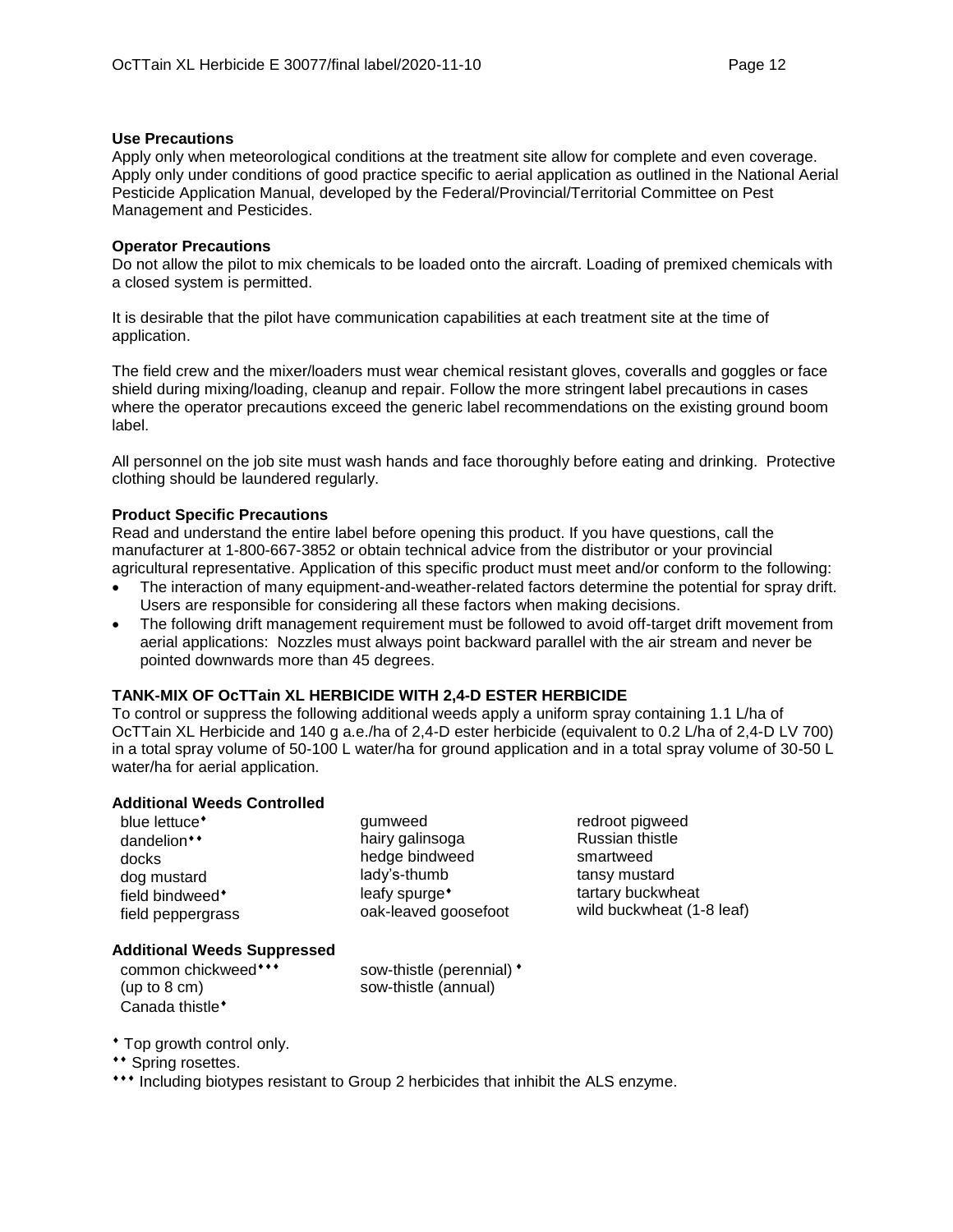## **Mixing Instructions**

- 1. Fill sprayer tank 1/2 full of water.
- 2. Start sprayer tank agitation.
- 3. Add the required number of jugs of OcTTain XL Herbicide.
- 4. If required, Add the required number of jugs of 2,4-D ester herbicide
- 5. Complete filling the sprayer tank with sufficient water to spray 100 L of spray mixture per hectare.
- 6. Follow sprayer directions and precautions as outlined above, especially when applying next to sensitive crops (e.g., canola and legumes).
- 7. Follow sprayer clean-up directions as listed.

## **TANK MIXES WITH OcTTain XL HERBICIDE FOR ANNUAL GRASS CONTROL**

Tank mixtures of OcTTain XL Herbicide with other herbicides will provide control of additional weeds. These tank mixtures, excluding Simplicity, may include the additional 2,4-D ester herbicide if necessary. Read all precautions, minimal interval to harvest and directions for use on the OcTTain XL Herbicide and tank-mix partner labels and follow the more stringent of the two.

| <b>Herbicide</b><br><b>Tank-Mix Partner</b>                                   | <b>Crops Registered</b>                        | <b>Rate of Herbicide</b><br><b>Tank-Mix Partner</b> | <b>Adjuvant Rate</b>                                                                | <b>Additional</b><br>Weeds                                                                                                                                                                                      |
|-------------------------------------------------------------------------------|------------------------------------------------|-----------------------------------------------------|-------------------------------------------------------------------------------------|-----------------------------------------------------------------------------------------------------------------------------------------------------------------------------------------------------------------|
| <b>Liquid Achieve</b><br>Herbicide                                            | spring wheat<br>durum wheat                    | $0.5$ L/ha                                          | Turbocharge<br>0.5 L/100 L of                                                       | green foxtail<br>wild oats                                                                                                                                                                                      |
| Marengo Herbicide                                                             | winter wheat<br>spring barley                  |                                                     | spray volume<br>$(0.5\%$ v/v)                                                       |                                                                                                                                                                                                                 |
| <b>Everest Solupak</b><br>70 DF                                               | spring wheat,<br>durum wheat                   | 43 g/ha                                             | Refer to Everest<br>Solupak 70 DF<br>label                                          | green foxtail<br>wild oats                                                                                                                                                                                      |
| Horizon Herbicide<br>Tank-Mix<br>Signal Herbicide<br>Foothills A<br>Herbicide | spring wheat,<br>durum wheat                   | $0.23$ L/ha                                         | <b>Foothills B</b><br>adjuvant or<br>Signal adjuvant<br>$0.8$ L/ha<br>$(0.8\%$ v/v) | green foxtail<br>wild oats                                                                                                                                                                                      |
| Assert 300 SC                                                                 | spring wheat,<br>durum wheat,<br>spring barley | $1.3$ L/ha<br>1.6 L/ha                              | Refer to Assert<br>300 SC label                                                     | wild oats (1-3<br>leaf)<br>wild oats (4 leaf)                                                                                                                                                                   |
| Puma 120 Super                                                                | spring wheat,<br>durum wheat                   | 385 mL/ha<br>770 mL/ha                              | None required                                                                       | green foxtail only<br>green foxtail, wild<br>oats & barnyard<br>grass                                                                                                                                           |
| Simplicity™                                                                   | spring wheat,<br>durum wheat;<br>winter wheat  | $0.5$ L/ha                                          | None required                                                                       | Barnyard grass<br>$(1-5$ leaf),<br>Japanese brome<br>$(1-6$ leaf), Wild<br>oats (up to 4 leaf<br>2 tiller),<br>Chickweed (up to<br>10 cm), Red root<br>pigweed (1-8<br>leaf), Smartweed<br>$(1-5 \text{ leaf})$ |

## **Tank-Mix Combinations with OcTTain XL Herbicide for Annual Grass Control**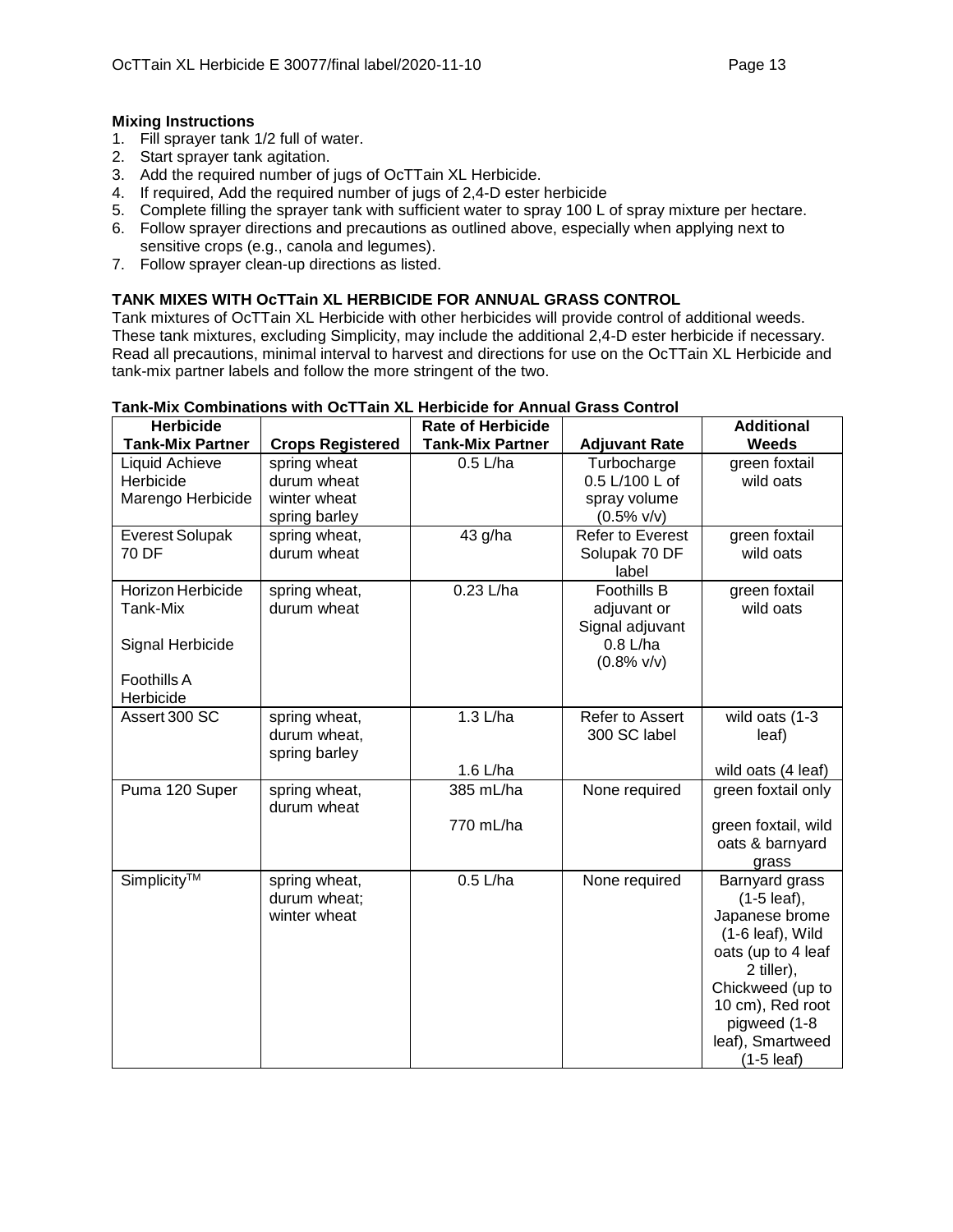| Simplicity™<br>GoDRI™ | spring wheat,<br>durum wheat;<br>winter wheat | 52 - 70 g/ha | None required | Consult label |
|-----------------------|-----------------------------------------------|--------------|---------------|---------------|
|                       |                                               |              |               |               |

**NOTE TO USER: READ THE FOLLOWING BEFORE USING THIS PRODUCT FOR THE INDICATED SPECIAL USE APPLICATIONS: The DIRECTIONS FOR USE** for this product for the use(s) described below were developed by persons other than Corteva Agriscience Canada Company under the User Requested Minor Use Label Expansion program. For these uses, Corteva Agriscience Canada Company has not fully assessed performance (efficacy) and/or crop tolerance (phytotoxicity) claims under all environmental conditions or for all crop varieties when used in accordance with the label. The user should test the product on a small area first, under local conditions and using standard practices, to confirm the product is suitable for widespread application.

## **DIRECTIONS FOR USE**

**SEEDLING AND ESTABLISHED TALL FESCUE GROWN FOR SEED:** Make one application per year, as a ground application only, for control of labelled weeds. Apply from the 4 leaf stage to flag leaf stage in a minimum of 100 L water/ha. Do not harvest for forage or do not cut hay for forage.

**Application rates:** OcTTain XL Herbicide: 1.1 L/ha alone or in tank-mix with 140 g a.e./ha of 2,4-D ester herbicide (equivalent to 0.2 L/ha of 2,4-D LV 700)

## **CONTROL OF LABELLED WEEDS IN SEEDLING AND ESTABLISHED FORAGE GRASSES GROWN FOR SEED**

Creeping Red Fescue Intermediate Wheat Grass Crested Wheat Grass Meadow Brome Grass Smooth Brome Grass **Timothy** 

Apply one application per year in a spray volume of 100-200 L/ha to control labelled weeds in seedling (4 leaf to flag leaf) or established forage grasses. Application should be made postemergence when weeds are in the 2-4 leaf stage. Apply in a broadcast spray using a hydraulic boom ground sprayer.

**Application rates:** OcTTain XL Herbicide: 1.1 L/ha alone or in tank-mix with 140 g a.e./ha of 2,4-D ester herbicide (equivalent to 0.2 L/ha of 2,4-D LV 700)

- Do not harvest for forage or do not cut hay for forage.
- Do not harvest treated crop within 60 days after application.

Refer to the main OcTTain XL Herbicide label for additional details and instructions, including preharvest intervals, before using.

READ THE ROTATIONAL CROPPING RESTRICTIONS ON THE FULL LABEL BEFORE USING THIS PRODUCT.

## **RANGELAND, PERMANENT PASTURE, INDUSTRIAL AND OTHER NON-CROP AREAS OF CANADA**

### **OcTTain XL Herbicide Alone**

Apply OcTTain XL Herbicide for post emergent control of kochia, including ALS resistant biotypes in noncropland areas including roadsides, rights of way, permanent perennial grass cover areas, and industrial vegetation management areas.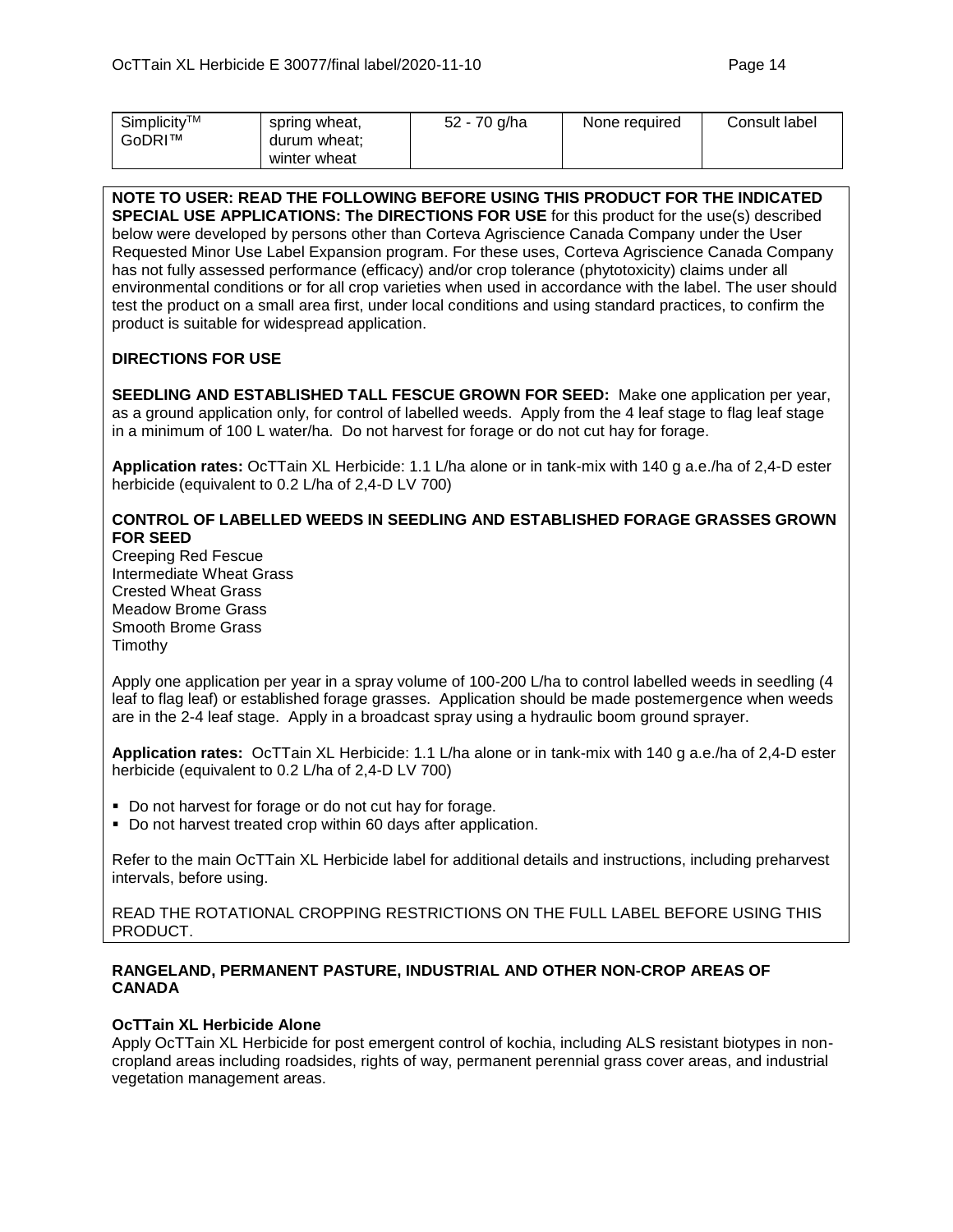## **Kochia Control by OcTTain XL Herbicide Alone**

| Weeds                                         | <b>OcTTain XL Herbicide</b><br>Rate (L/ha) |
|-----------------------------------------------|--------------------------------------------|
| Weeds listed above in crops section plus:     | 1.6                                        |
| Kochia <sup>*</sup> (up to 50 cm) Suppression |                                            |
| Weeds listed above in crops section plus:     | 3.1                                        |
| Kochia <sup>*</sup> (up to 50 cm) Control     |                                            |

Including biotypes resistant to Group 2 herbicides that inhibit the ALS enzyme.

**NOTE:** OcTTain XL Herbicide activity is influenced by weather conditions. Optimum activity requires active weed growth. The temperature range for optimum activity is 12 $\degree$ C to 24 $\degree$ C. Reduced activity will occur when temperatures are below  $8^{\circ}$ C or above  $27^{\circ}$ C. Frost before application (3 days) or shortly after (3 days) may reduce weed control. Weed control may be reduced during stress conditions, e.g. drought, heat or cold stress, or if weeds have initiated flowering, or if heavy infestations exist.

## **APPLICATION DIRECTIONS**

### **Application Using Handheld Equipment**

OcTTain XL Herbicide has no limit on the amount handled per day for applications using mechanicallypressurized handguns in rights of way.

### **Application Timing**

Apply when weeds are actively growing. Best results are obtained from applications made to seedling weeds. Only weeds emerged at the time of treatment will be controlled. Extreme growing conditions such as drought or near freezing temperature prior to, at and following time of application may reduce weed control. Foliage that is wet at the time of application may decrease control. OcTTain XL Herbicide applications are rainfast within 1 hour after application.

### **Individual Plant or Spot/Strip Applications**

Use the following mixing chart to mix OcTTain XL Herbicide with enough water to make the correct amount of spray solution. Use equipment designed for individual plant or spot/strip application, such as a backpack sprayer or hose and handgun, to spray weeds. Thoroughly and uniformly wet the foliage of all target plants but not to the point of runoff. Direct spray away from aquatic habitats and non-target terrestrial plants. DO NOT apply this product directly to fresh water habitats (such as lakes, rivers, sloughs, ponds, prairie potholes, creeks, marshes, streams, reservoirs and wetlands), estuaries or marine habitats.

## **Mixing Chart**

| <b>OcTTain XL Herbicide</b> | <b>Spray Solution (water and herbicide)</b> |
|-----------------------------|---------------------------------------------|
| $16 - 31$ mL                | 10 L                                        |
| $160 - 310$ mL              | 100 L                                       |
| $1600 - 3100$ mL            | 1000 L                                      |

Use the higher rate in the rate range for kochia control or when growing conditions are less than favourable. The maximum annual application rate is 3100 mL/ha.

### **Restrictions**

- **Grazing intervals:** There are no grazing restrictions for livestock following application.
- **Legumes:** Do not apply if the injury to legumes cannot be tolerated. Legumes may be less sensitive to herbicide injury after plant growth is mature and seed has set.
- Do not harvest grass for hay from treated areas within 7 days of application.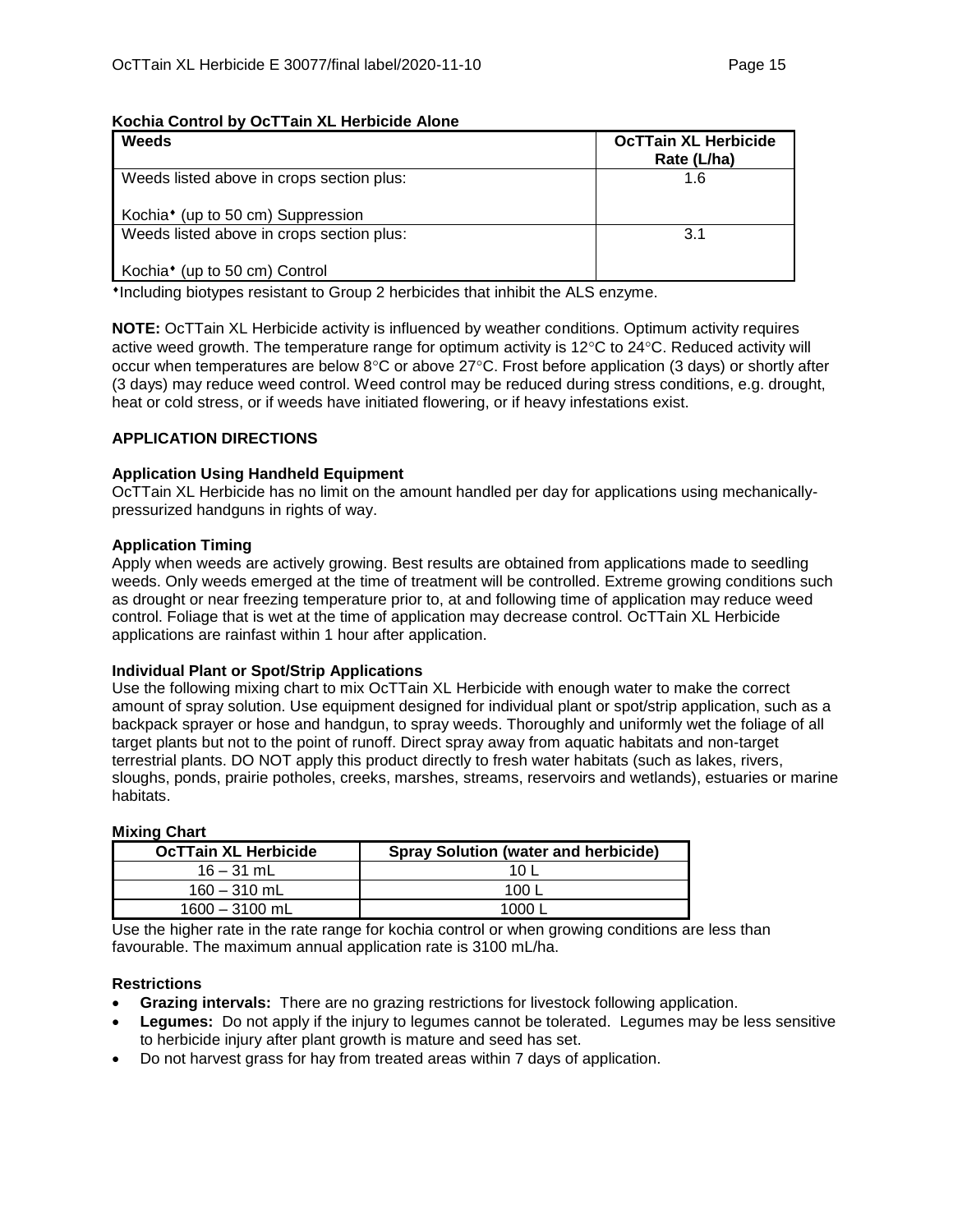## **Tank Mix Combination – OcTTain XL Herbicide + Milestone**TM **Herbicide**

OcTTain XL Herbicide can be tank mixed with Milestone Herbicide to broaden the spectrum of weeds and invasive plants controlled. Use 1.6 – 3.1 L/ha OcTTain XL Herbicide with 0.25 – 0.5 L/ha Milestone Herbicide. For mixing order see mixing instructions. When a tank mixture is used, follow all precautions, directions for use, and limitations on the tank-mix partner label.

## **Mixing Instructions**

- **1.** Begin to fill sprayer tank with clean water, and engage agitator. **Agitation must be continued throughout the entire mixing and spraying procedure.**
- **2.** When the sprayer is three quarters full of water, add Milestone Herbicide. If more than one container of Milestone Herbicide is to be used, add all Milestone Herbicide containers prior to adding any other tank-mix partners.
- **3.** Add OcTTain XL Herbicide next. Continue to fill tank to desired level with water.

## **Improved Pastures containing only forage grasses.**

OcTTain XL Herbicide can be applied post emergence as a broadcast spray to control weeds in improved pastures that may eventually be rotated into annual cropland. Such pastures may contain non-native, tame or introduced forage grass species.

For permanent pastures / rangeland that will not be rotated with crops, please refer to the instructions listed in the above label section "Rangeland, permanent pasture, industrial and other non-crop areas of Canada".

Do not spray improved pastures if the injury to existing legume species cannot be tolerated. OcTTain XL Herbicide will injure or eliminate legume plants (e.g. alfalfa, clover species).

## **DIRECTIONS FOR USE**

Apply when weeds are in the 2-4 leaf stage and actively growing. Best results are obtained from applications made to seedling weeds. Only weeds emerged at the time of treatment will be controlled. Extreme growing conditions such as drought or near freezing temperature prior to, at, and following time of application may reduce weed control. Pastures in poor condition or under stress (e.g., over-grazed, nutrient deficient, etc.) could lead to reduced weed control as a result of limited competition from the pasture grasses. Foliage that is wet at the time of application may decrease control.

**Application rates:** OcTTain XL Herbicide: 1.1 L/ha alone or in tank-mix with 140 g a.e./ha of 2,4-D ester herbicide (equivalent to 0.2 L/ha of 2,4-D LV 700).

**Weeds controlled:** Refer to the weeds controlled above with OcTTain XL Herbicide at 1.1 L/ha alone or in tank-mix with 140 g a.e./ha of 2,4-D ester herbicide.

### **Restrictions:**

- 1. Do not permit lactating dairy animals to graze fields within 7 days after application.
- 2. Do not harvest forage or cut hay within 30 days after application.
- 3. Withdraw meat animals from treated fields at least 3 days before slaughter.

Refer to the main OcTTain XL Herbicide label for additional details and instructions before using.

READ THE ROTATIONAL CROPPING RESTRICTIONS ON THE FULL LABEL BEFORE USING THIS PRODUCT.

### **BUFFER ZONES**

Spot treatments using hand-held equipment DO NOT require a buffer zone.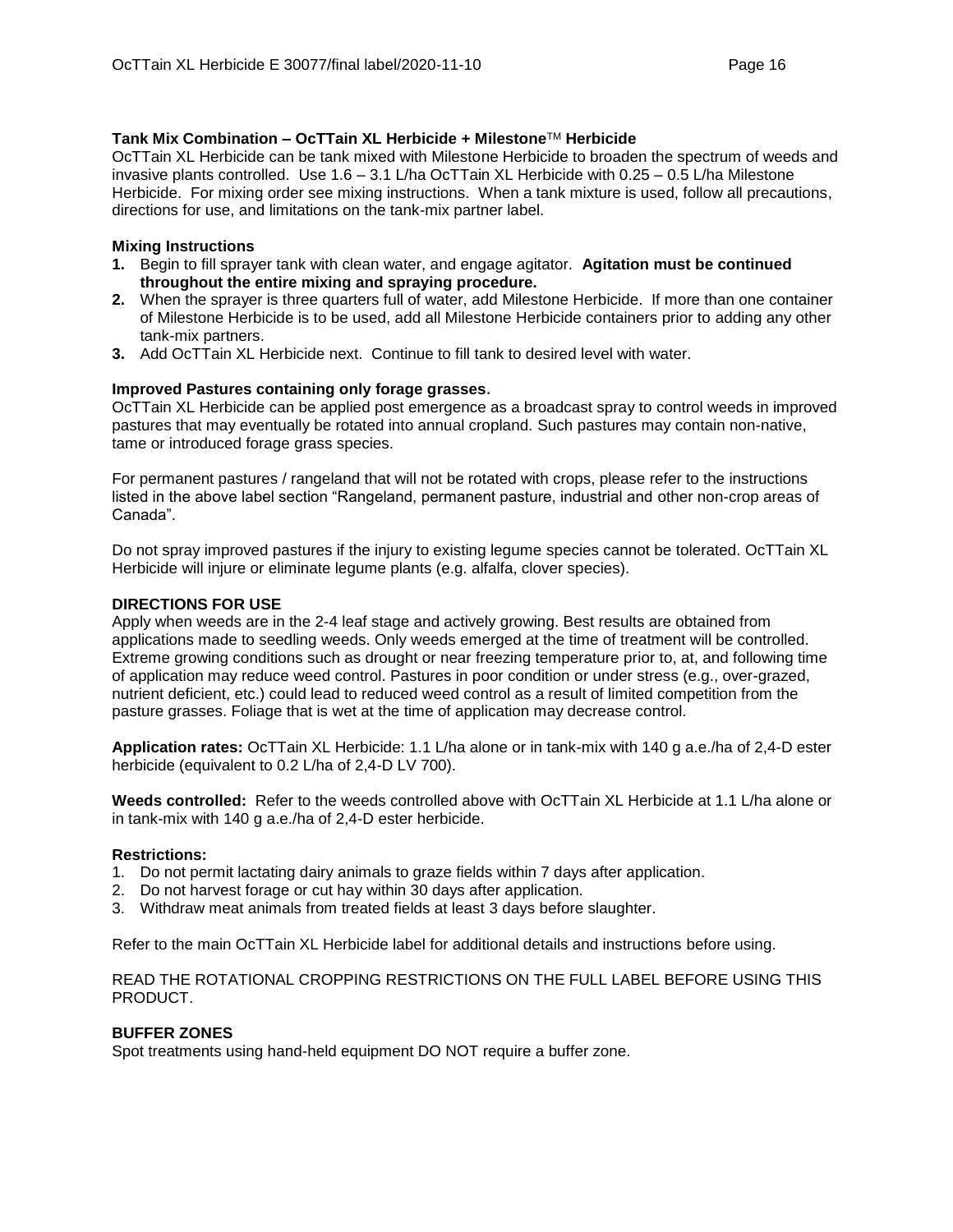For application to rights-of-way, buffer zones for protection of sensitive terrestrial habitats are not required; however, the best available application strategies which minimize off-site drift, including meteorological conditions (e.g., wind direction, low wind speed) and spray equipment (e.g., coarse droplet sizes, minimizing height above canopy), should be used. Applicators must, however, observe the specified buffer zones for protection of sensitive aquatic habitats.

The buffer zones specified in the table below are required between the point of direct application and the closest downwind edge of sensitive terrestrial habitats (such as grasslands, forested areas, shelter belts, woodlots, hedgerows, riparian areas and shrublands), sensitive freshwater habitats (such as lakes, rivers, sloughs, ponds, prairie potholes, creeks, marshes, streams, reservoirs and wetlands) and estuarine/marine habitats.

|                                                                                                                                                                                     | Crop                                                                                                                                                                            |                | Buffer Zones (metres) Required for the Protection of: |                            |                                                      |                     |                               |
|-------------------------------------------------------------------------------------------------------------------------------------------------------------------------------------|---------------------------------------------------------------------------------------------------------------------------------------------------------------------------------|----------------|-------------------------------------------------------|----------------------------|------------------------------------------------------|---------------------|-------------------------------|
| <b>Method of</b>                                                                                                                                                                    |                                                                                                                                                                                 |                | <b>Freshwater Habitat</b><br>of Depths:               |                            | <b>Estuarine/marine</b><br><b>Habitat of Depths:</b> |                     | <b>Terrestrial</b><br>habitat |
| application                                                                                                                                                                         |                                                                                                                                                                                 |                | <b>Less</b><br>than 1<br>m                            | <b>Greater</b><br>than 1 m | <b>Less</b><br>than 1<br>m                           | Greater<br>than 1 m |                               |
| Field<br>spring wheat, durum<br>wheat, winter wheat and<br>sprayer<br>spring barley (OcTTain XL<br>Herbicide alone or with<br>tank-mix with 140 g a.e./ha<br>2,4-D ester herbicide) |                                                                                                                                                                                 |                | 1                                                     | $\overline{0}$             | 1                                                    | 1                   | 3                             |
|                                                                                                                                                                                     | Rangeland and permanent<br>pasture land, non-cropland<br>including rights-of-way,<br>improved pastures                                                                          |                | 1                                                     | $\mathbf{1}$               | 1                                                    | 1                   | $5*$                          |
| Aerial                                                                                                                                                                              | spring wheat,<br>durum wheat.<br>winter wheat and<br>spring barley<br>(OcTTain XL<br>Herbicide alone)                                                                           | Fixed<br>Wing  | 5                                                     | $\overline{0}$             | 1                                                    | $1 -$               | $95 -$                        |
|                                                                                                                                                                                     |                                                                                                                                                                                 | Rotary<br>Wing | 3                                                     | $\mathbf 0$                | 1                                                    | $1 -$               | 80                            |
|                                                                                                                                                                                     | spring wheat,<br>durum wheat.<br>Wing<br>winter wheat and<br>spring barley<br>(OcTTain XL<br>Wing<br>Herbicide with<br>tank-mix with 140<br>g a.e./ha 2,4-D<br>ester herbicide) | Fixed          | 5                                                     | $\mathbf 0$                | 1                                                    | 1                   | 95                            |
|                                                                                                                                                                                     |                                                                                                                                                                                 | Rotary         | 3                                                     | $\overline{0}$             | 1                                                    | 1                   | 80                            |

\* Buffer zones for the protection of terrestrial habitats are not required for use on rights-of-way including railroad ballast, rail and hydro rights-of-way, utility easements, roads, and training grounds and firing ranges on military bases.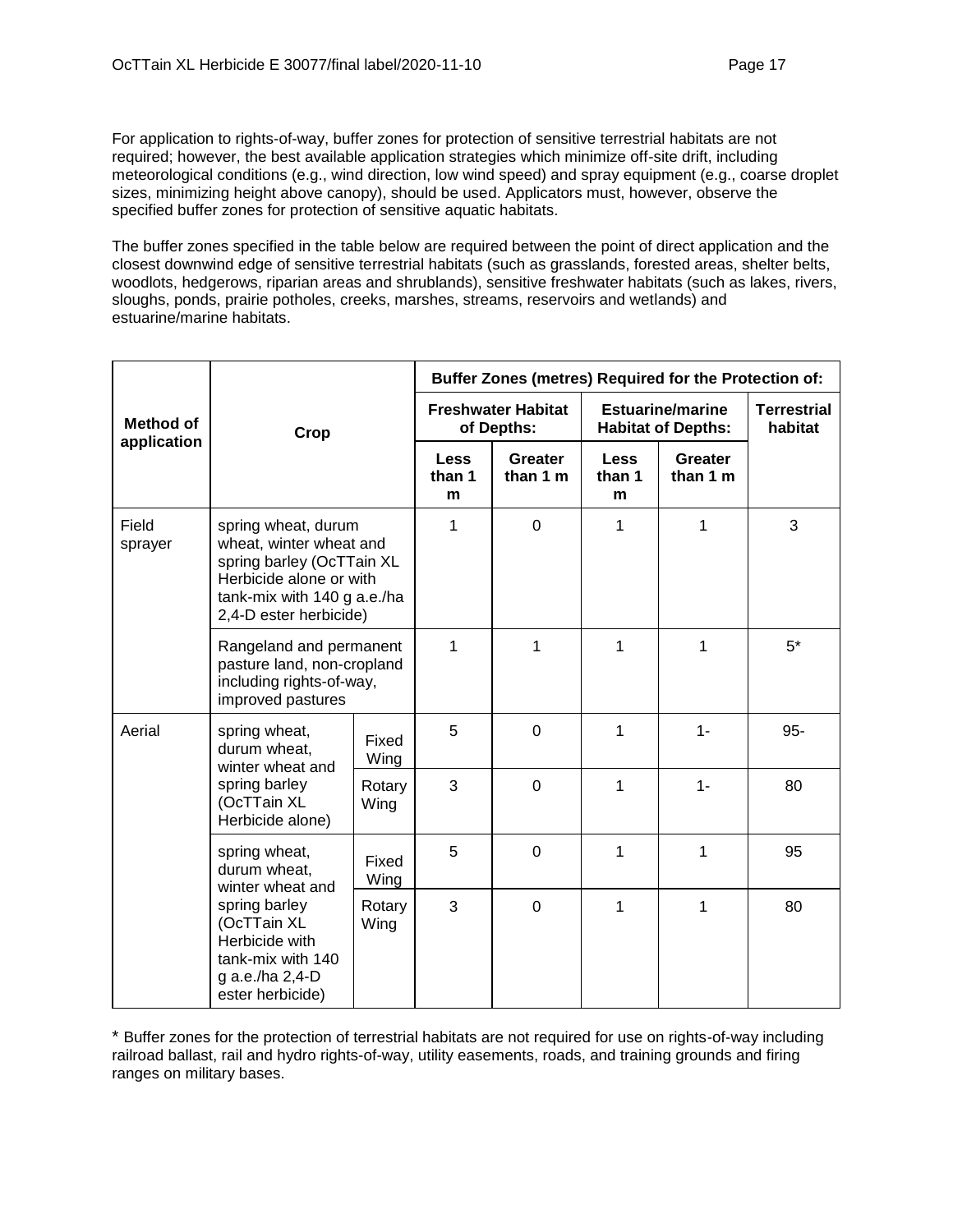For tank mixes, consult the labels of the tank-mix partners and observe the largest (most restrictive) buffer zone of the products involved in the tank mixture and apply using the coarsest spray (ASAE) category indicated on the labels for those tank mix partners.

The buffer zones for this product can be modified based on weather conditions and spray equipment configuration by accessing the Buffer Zone Calculator on the Pesticides portion of the Canada.ca website.

### **RESISTANCE MANAGEMENT RECOMMENDATIONS**

For resistance management, Attain OcTTain XL Herbicide is a Group 4 herbicide. Any weed population may contain or develop plants naturally resistant to OcTTain XL Herbicide and other Group 4 herbicides. The resistant biotypes may dominate the weed population if these herbicides are used repeatedly in the same field. Other resistance mechanisms that are not linked to site of action, but specific for individual chemicals, such as enhanced metabolism, may also exist. Appropriate resistance-management strategies should be followed.

To delay herbicide resistance:

- Where possible, rotate the use of OcTTain XL Herbicide or other Group 4 herbicides within a growing season (sequence) or among growing seasons with different herbicide groups that control the same weeds in a field.
- Use tank mixtures with herbicides from a different group when such use is permitted. To delay resistance, the less resistance-prone partner should control the target weed(s) as effectively as the more resistance-prone partner.
- Herbicide use should be based on an integrated weed management program that includes scouting, historical information related to herbicide use and crop rotation, and considers tillage (or other mechanical control methods), cultural (for example, higher crop seeding rates; precision fertilizer application method and timing to favour the crop and not the weeds), biological (weed-competitive crops or varieties) and other management practices.
- Monitor weed populations after herbicide application for signs of resistance development (for example, only one weed species on the herbicide label not controlled). If resistance is suspected, prevent weed seed production in the affected area if possible by an alternative herbicide from a different group. Prevent movement of resistant weed seeds to other fields by cleaning harvesting and tillage equipment when moving between fields, and planting clean seed.
- Have suspected resistant weed seeds tested by a qualified laboratory to confirm resistance and identify alternative herbicide options.
- Contact your local extension specialist or certified crop advisors for any additional pesticide resistance-management and/or integrated weed-management recommendations for specific crops and weed biotypes.
- For further information or to report suspected resistance, contact Corteva Agriscience Canada Company at 1-800-667-3852 or at [www.corteva.ca.](http://www.corteva.ca/)

**NOTICE TO USER:** This pest control product is to be used only in accordance with the directions on the label. It is an offence under the *Pest Control Products Act* to use this product in a way that is inconsistent with the directions on the label. The user assumes the risk to persons or property that arises from any such use of this product.

™Trademark of Corteva Agriscience and its affiliated companies. All other products listed are registered trademarks of their respective companies.

010421

Label Code: CN-30077-019-E Replaces: CN-30077-018-E